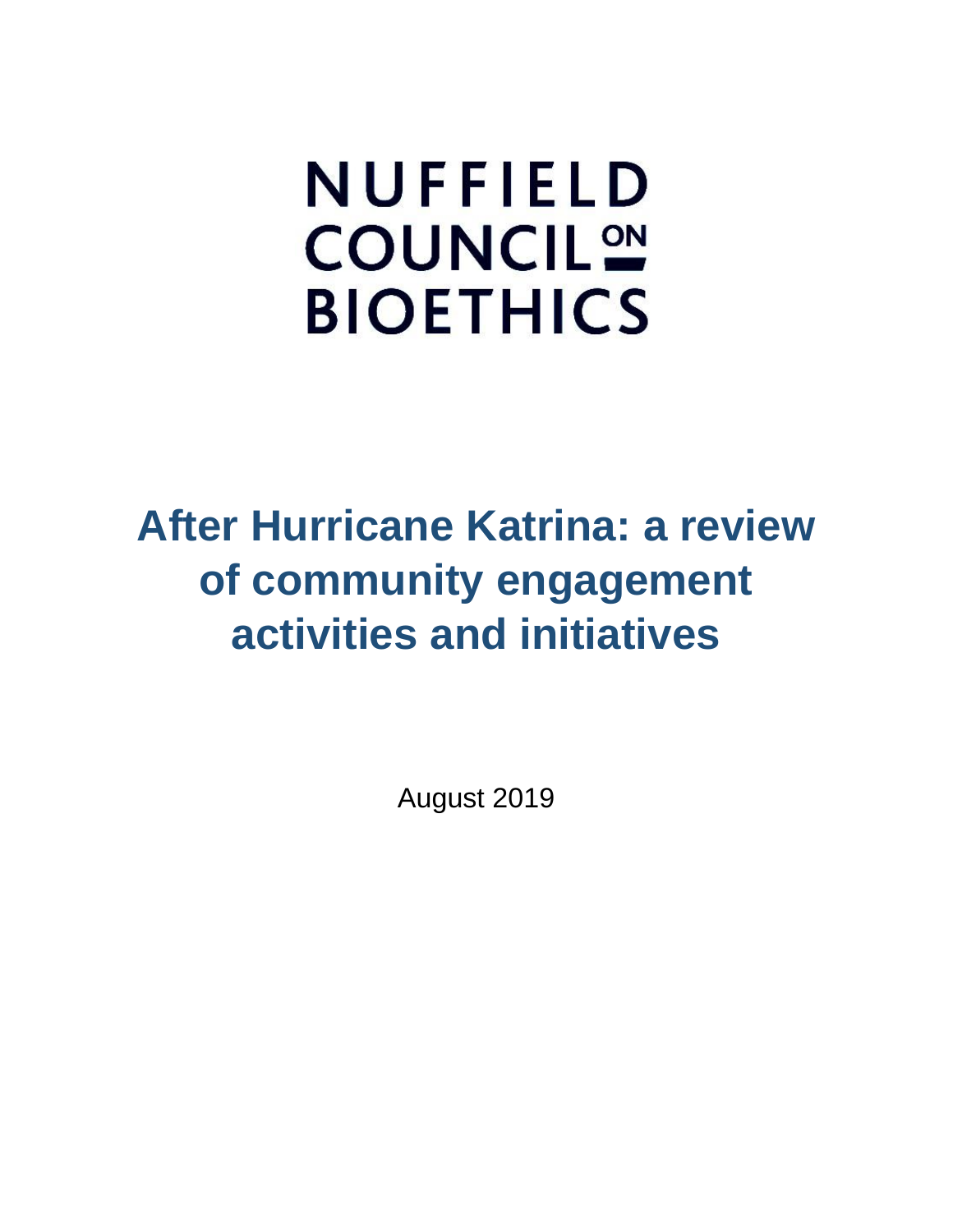#### **Summary**

This review examines how communities took control of their response to Hurricane Katrina through intracommunity engagement initiatives and how communities affected by Hurricane Katrina were engaged by organisations after the disaster occurred. This examination includes an overview of what 'went well' and what problems arose in those engagement efforts.

The review indicates that communities were not passive in accepting decisions made by authorities that had not engaged with their wishes: where intracommunity decisions had been made, those communities fought for those choices to be upheld by authorities.

Where organisations launched engagement activities, several focused on poor neighbourhoods that were badly affected by Katrina, and the children and young people living there. Fewer examples were identified of older people's engagement by organisations or programmes.

Engagement initiatives identified were, in several cases, reflective of the cultural context of the areas affected by Katrina: in particular, music played a key role in successful community engagement initiatives.

#### **Background**

1 Hurricane Katrina hit the Gulf Coast of the United States in August 2005. New Orleans was flooded as a result of levees failing, and approximately 80 per cent of the city's population was forced to evacuate.<sup>1</sup> President George W Bush declared a state of emergency in Louisiana, Alabama, and Mississippi on 27 August 2005, which preceded mandatory evacuation orders in several affected areas of these states, including New Orleans. Many people living in poorer areas of the city were not

<sup>1</sup> Institute of Medicine of the National Academies (2015) *Health, resilient, and sustainable communities after disasters: strategies, opportunities, and planning for recovery*, available at: https://dornsife.usc.edu/assets/sites/291/docs/AdaptLA\_Workshops/Healthy\_Resilient\_Sustainable\_C ommunities\_After\_Disasters.pdf, at page 244.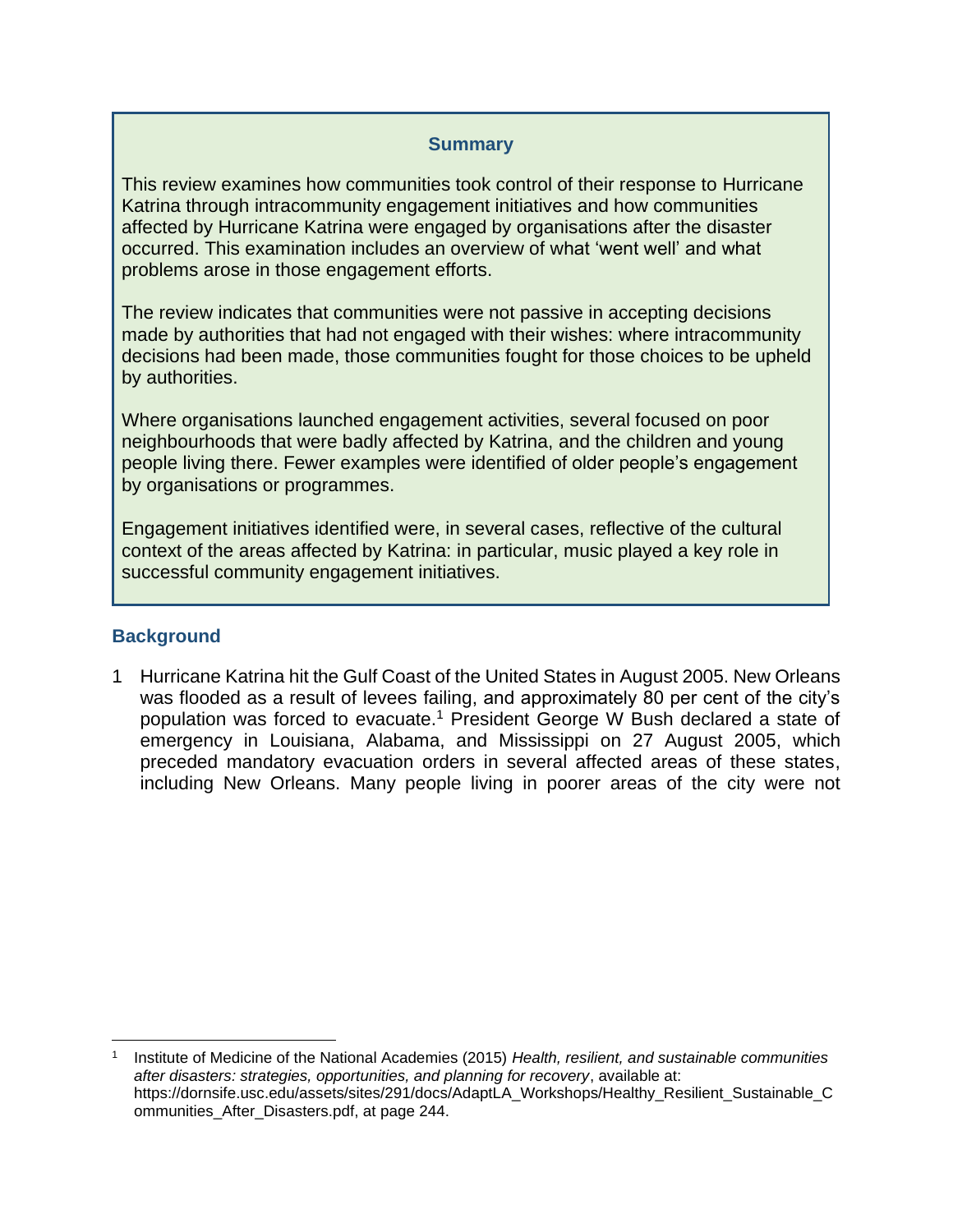evacuated,<sup>2</sup> and an estimated 1,200 people died as a result of flooding.<sup>3</sup> This disaster has been described as the result of both an extreme weather event, and of federal negligence.<sup>4</sup>

#### **Aims of this review**

- 2 This review takes a deliberately broad approach to include as wide a range of community engagement (CE) activities and initiatives as possible. Four questions are explored:
	- **[How did communities initiate, control, participate, and respond after](#page-3-0)  [Hurricane Katrina?](#page-3-0)**
	- **What did organisations [do in order to engage communities affected by](#page-9-0)  [Hurricane Katrina?](#page-9-0)**
	- **[What benefits have been identified from post-Katrina community](#page-17-0)  [initiatives?](#page-17-0)**
	- **[What problems arose in post-Katrina community engagement efforts?](#page-21-0)**
- 3 The findings of this review will inform the Nuffield Council on Bioethics' project on [ethical issues associated with research in global health emergencies,](http://nuffieldbioethics.org/project/global-health-emergencies) which will be published in January 2020. In addition to taking into consideration emergencies born out of infectious disease outbreaks (for example, Ebola), this project will also explore how health research can be carried out ethically in humanitarian disasters caused by events such as earthquakes, extreme weather events (e.g., hurricanes), manmade accidents (e.g., nuclear disasters), war, and terrorism.

#### **Methods of this review**

4 Keywords relating to the event were identified and used to construct search terms that formed the basis for this rapid review. The search terms were entered into Google (in

<sup>2</sup> See, for example, Pacific Standard (31 August 2015) *Who didn't evacuate for Hurricane Katrina*, available at: https://psmag.com/environment/who-didnt-evacuate-for-hurricane-katrina. See also: Medium (13 September 2018) *Please stop telling poor people to leave town*, available at: https://medium.com/s/story/this-reason-prevents-thousands-from-evacuating-during-hurricane-season-611e8b38ce01, which highlights that the financial cost of evacuating in the event of an extreme weather event means that it is not an easy option for many people living in the US to take. As Hurricane Irma approached the US in 2017, some people were concerned about losing their jobs if they chose to follow state officials' advice and evacuate: Money (8 September 2017) *Actually, you can be fired for not showing up to work after a hurricane*, available at: http://money.com/money/4931562/fired-evacuating-hurricane-irma/.

<sup>3</sup> Estimates vary by as much as 600: National Geographic (6 January 2019) *Hurricane Katrina, explained*, available at: https://www.nationalgeographic.com/environment/naturaldisasters/reference/hurricane-katrina/.

<sup>4</sup> Bebelle C (2009) The vision has its time: culture and civic engagement in postdisaster New Orleans, in *Civic engagement in the wake of Katrina*, Koritz A, and Sanchez G (Editors) (Ann Arbor, Michigan: University of Michigan Press).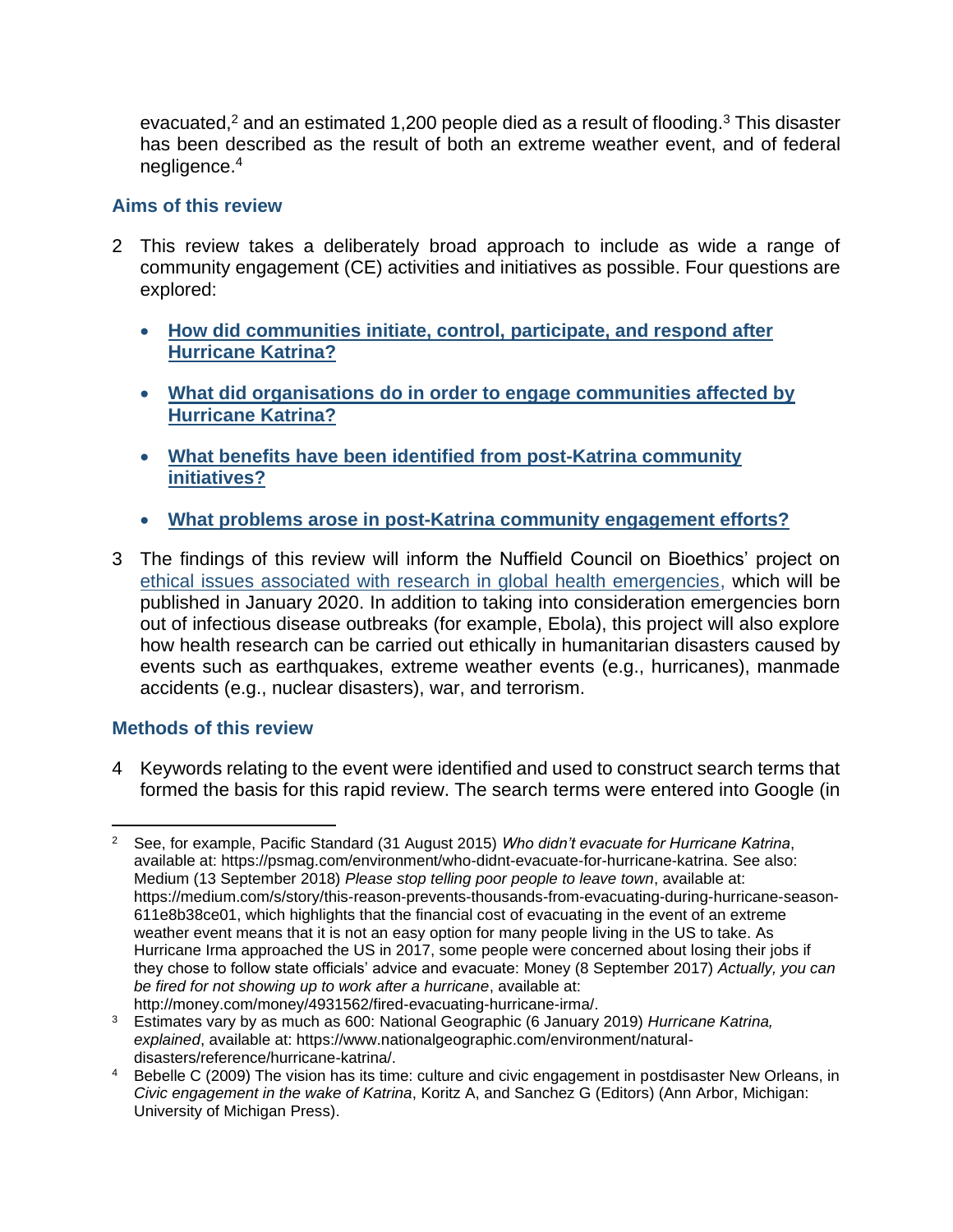order to gather grey literature), and Google Scholar. Snowballing of references identified by initial search results yielded further sources from academic journals and grey literature. Abstracts of search results were assessed for relevance and, where pertinent to the aim of this review, each result's own references were followed up. Grey literature – which comprises a large part of this review – was identified through Boolean searching via Google, in addition to papers already known to the author.

5 Searches are not restricted to engagement activities that took place during a particular time period after Katrina: however, in most examples identified, activities took place within one-to-five years of the disaster occurring.

#### <span id="page-3-0"></span>**How did communities initiate, control, participate, and respond after Hurricane Katrina?**

*"[A]fter Katrina, government assistance alone was never sufficient for recovery; therefore citizens and communities had an incentive to cooperate and provide each other with assistance; therefore citizens and communities were motivated to work together to recover."<sup>5</sup>*

*"After a disaster occurs, community involvement should be anticipated because people must rebuild their lives."<sup>6</sup>*

6 These statements encapsulate the examples identified in response to this review's first question. Analysis of this question is divided into two sections: the first addresses initiatives driven by Katrina-affected communities (paragraphs **[7](#page-3-1)**-**[18](#page-7-0)**); the second summarises initiatives that were started by organisations but taken up by communities (paragraphs **[19](#page-7-1)**-**25**).

#### *Community-driven initiatives*

Arts-based programmes and initiatives

<span id="page-3-1"></span>7 Several of the community-driven initiatives identified were arts-based programmes. For example, in 2010, the New Orleans-based Ashé Cultural Arts Center showed a play – 'Voices Not Forgotten' – that was written and performed by older people in response to Katrina.<sup>7</sup> Other performance art initiatives instigated by community groups included a production that took place in Lakeview that involved "a theatrical bus tour of the community that stopped at designated sites particularly damaged by Hurricane Katrina. At these sites, original theatrical pieces probing home, recovery, life, and

<sup>5</sup> Weil F (2011) Rise of community organizations, citizen engagement, and new institutions, in *Resilience and opportunity: lessons from the US Gulf Coast after Katrina and Rita*, Liu A, Anglin R, Mizelle R, and Plyer A (Editors) (Washington DC: Brookings Institution Press).

<sup>6</sup> Nelson M, Ehrenfeucht R, and Laska S (2007) Planning, plans, and people: professional expertise, local knowledge, and governmental action in post-hurricane Katrina New Orleans *Cityscape* **9(3)**: 23- 52, at page 43.

<sup>&</sup>lt;sup>7</sup> Brenner L (2010) Storming the nation: post-Katrina New Orleans, documentary theatre, and civic responsibility *Transformations: The Journal of Inclusive Scholarship and Pedagogy* **20(2)**: 15-38, at page 29.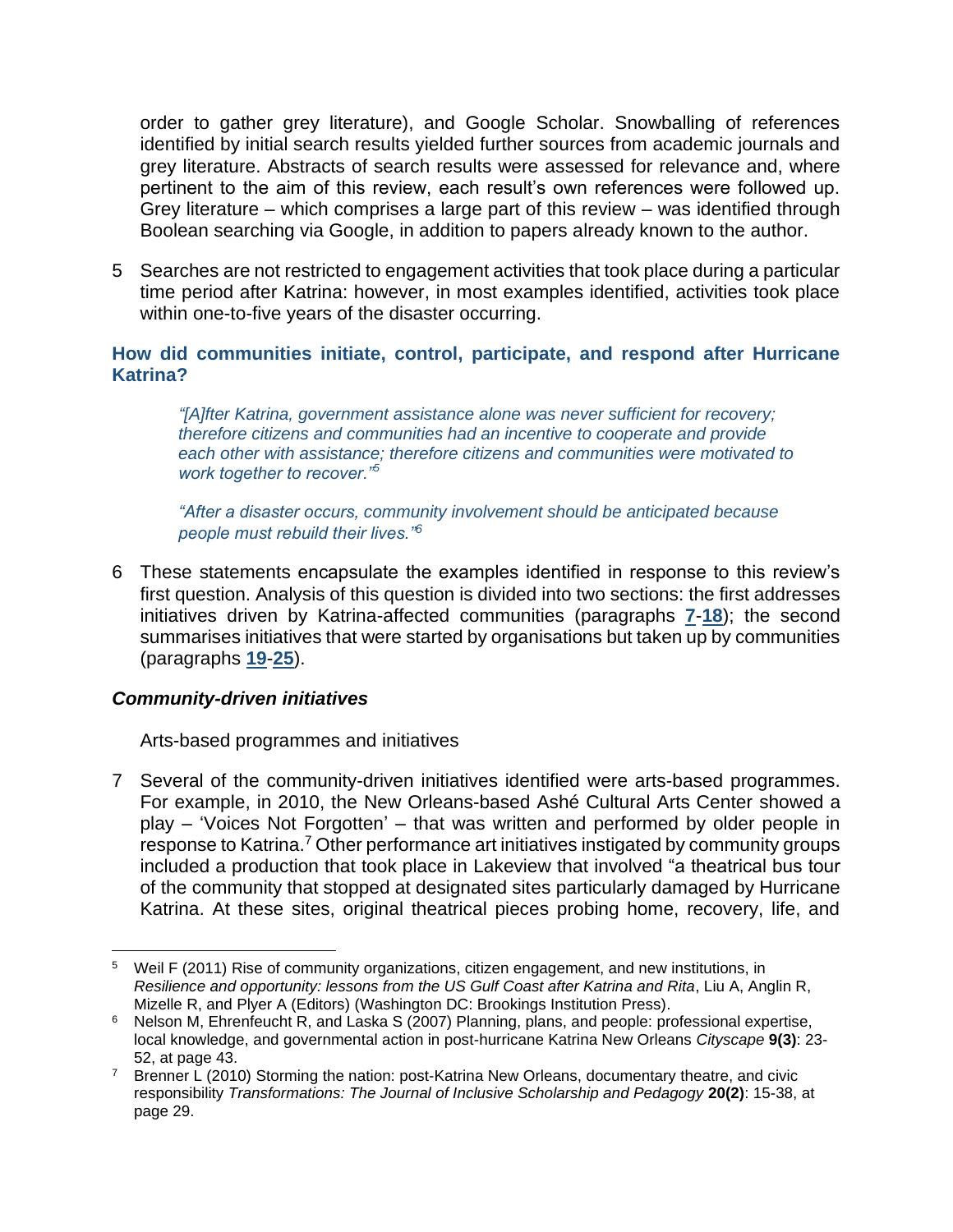death were performed."<sup>8</sup> In 2018, the Ashé Center hosted another event where survivors of Katrina "came together to tell their stories and to give thanks to the many people who helped them during their times of need." Participants were all provided with fabric squares which they could decorate or embroider in order to express their feelings. The squares were then assembled by a quiltmaker and exhibited at a public gallery.<sup>9</sup>

<span id="page-4-0"></span>8 Post-Katrina community-driven initiatives also included storytelling and story-listening. For example, one paper notes that "standing on front lawns covered in debris, at local cafés, in airports, online, at gas stations, and other byways in and out of the Crescent City – everywhere New Orleanians found each other, they asked for, narrated, and listened to each other's storm stories".<sup>10</sup> Storytelling also featured in a mini-grant awarded by Transforma, a five-year initiative which "sought to expand opportunities for artists to use their creativity in the rebuilding of New Orleans by exploring the relationship between art making and issues such as education, health, the environment, and community development."<sup>11</sup> Transforma's 2110 Royal Stories aimed to "promote social interaction, engage the imagination, and build confidence and listening skills". Transforma provide the following summary of the project:

*"2110 Royal Stories provided a space for empathy and story sharing within what is sometimes a lonely living situation for elders, many isolated from friends and family. During each session, participants were encouraged to share stories related to a single theme. This encouraged friendship among participants, many of whom had not previously interacted. At the end of the residency, there was a celebration for our storytellers, during which residents shared stories with a broader community. The project encouraged the sharing of the memories of the elderly in a post-Katrina environment, which will foster a more coherent and thoughtful rebuilding of the city."<sup>12</sup>*

9 'Active listening' was also encouraged by the Drew Disaster Relief Project for its student volunteers.

*"We ask the students [to] participate in 'active listening.' Many of these people [affected by Katrina] have a story to tell and sharing that story with some young person who has spent two days on a bus, and slept on church floors just to be* 

<sup>8</sup> Transforma (2010) *Transforma: 2005-2010*, available at: https://www.transformaprojects.org/pdfs/transformaBook.pdf, at page 31.

<sup>9</sup> Ashé Cultural Arts Center (2018) *Pieces of peace: quilt exhibition*, available at: https://www.ashecac.org/new-events/2018/12/7/pieces-of-peace-quilt-exhibition-spiritreach?rq=katrina.

<sup>10</sup> Michna C (2013) Performance and cross-racial storytelling in post-Katrina New Orleans: interviews with John O'Neal, Carol Bebelle, and Nicholas Slie *TDR/The Drama Review* **57(1)**: 48-69.

<sup>11</sup> Transforma (2010) *Transforma: 2005-2010*, available at: https://www.transformaprojects.org/pdfs/transformaBook.pdf.

 $12$  ibid., at page 66.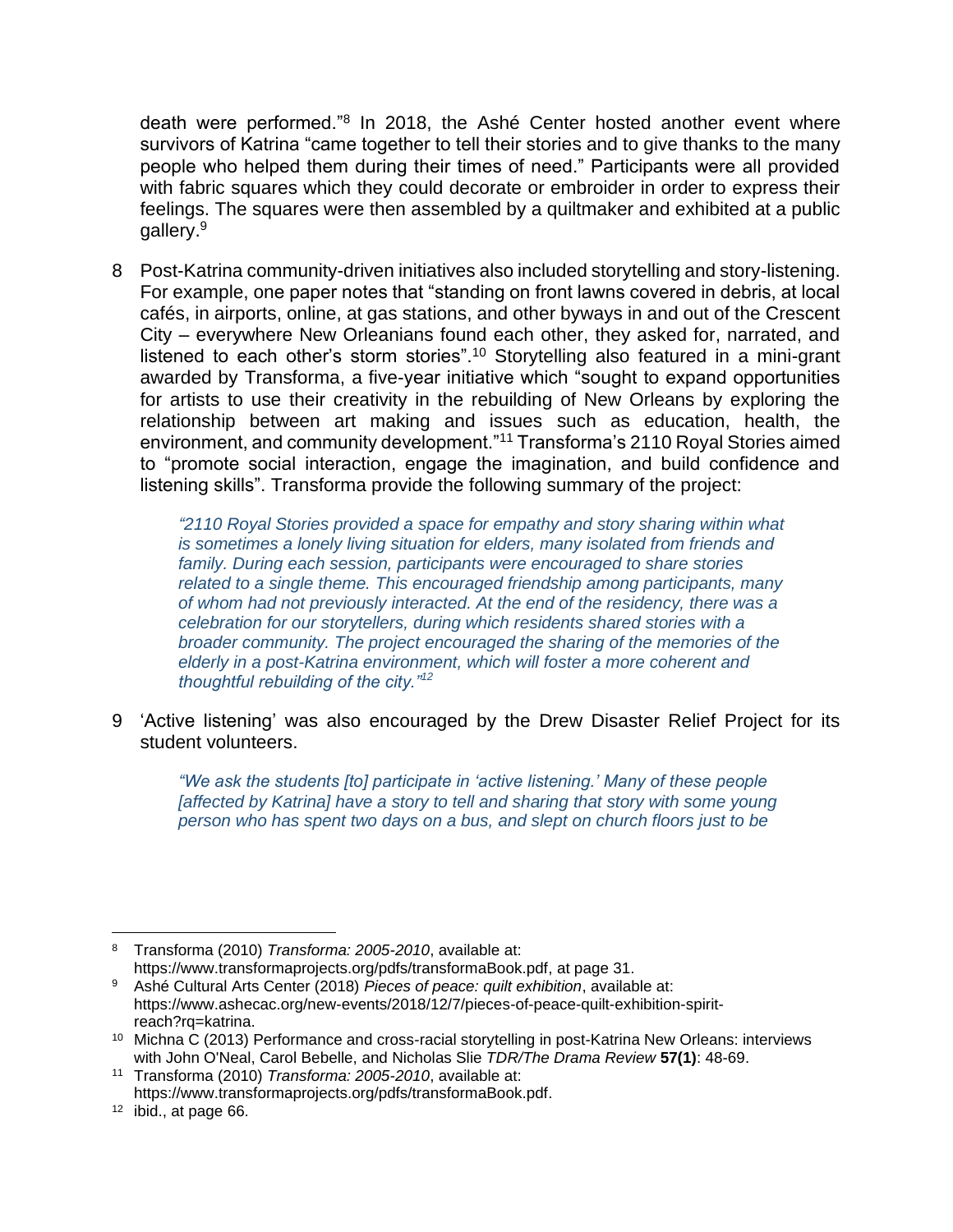*there to help them take the next step in getting back into their homes, is more important than I ever imagined."<sup>13</sup>*

10 Music initiatives also featured in the community's response to Katrina. The Roots of Music initiative, for example, was co-founded by a musician local to New Orleans – Derrick Tabb, a drummer in the Rebirth Brass Band – after funding cuts to school music programmes after the hurricane. <sup>14</sup> The scheme offers free music tuition to children from low-income families. One news piece on the scheme notes that "its powerful gold-outfitted marching band has become a highlight on Mardi Gras parade routes, attracting international attention for its singular mission to bring music back to New Orleans children following music program fallout in local schools after Hurricane Katrina and the levee failures."<sup>15</sup>

Intracommunity volunteering and 'service'

- 11 Volunteering and 'service' also feature as examples of community-driven responses to Katrina in the literature. One thesis notes, for example, that after a Mississippi couple's home was destroyed by Katrina and subsequently rebuilt by volunteers, they decided to embark on a week of 'service' each year, suggesting that this signals "a desire to pass forward the support they received after the catastrophe which impacted them". The author reports that this is one of several examples of people who have "built this week of service into their lives in the aftermath of having their homes similarly rebuilt in the aftermath of Katrina."<sup>16</sup>
- 12 Volunteering efforts also supported a community healthcare network, which "is now an important source of care for a population that historically had relied on the public hospital and emergency rooms for primary care."<sup>17</sup> Outside of healthcare contexts, a grassroots recovery project – Safe Way Back Home – supported a community-labour partnership. Local people were hired and volunteers from inside and outside New Orleans were recruited and trained to deal with 'cleaning up' after Katrina. A paper which sets out the project's aims notes that "participants highlighted the communitybased, environmental justice emphasis of the project by pointing to the need for

<sup>&</sup>lt;sup>13</sup> Brenner L (2010) Storming the nation: post-Katrina New Orleans, documentary theatre, and civic responsibility *Transformations: The Journal of Inclusive Scholarship and Pedagogy* **20(2)**: 15-38, at page 29.

<sup>14</sup> The Roots of Music (2019) *Homepage*, available at: https://therootsofmusic.org/.

<sup>15</sup> The Advocate (20 July 2018) *The Roots of Music education program moves into the Marigny*, available at: https://www.theadvocate.com/gambit/new\_orleans/music/article\_4f816fe2-8c2f-11e8 b3c3-b77c07c2c95c.html.

<sup>&</sup>lt;sup>16</sup> Bates S (2014) 'Just another hurricane': the lived experiences of everyday life in Plaquemines Parish, Louisiana in the aftermath of Hurricane Katrina and the BP oil spill *University of Glasgow*: PhD thesis, at page 219.

<sup>&</sup>lt;sup>17</sup> DeSalvo K (2011) Delivering high-quality, accessible health care: the rise of community centers, in *Resilience and opportunity: lessons from the US Gulf Coast after Katrina and Rita*, Liu A, Anglin R, Mizelle R, and Plyer A (Editors) (Washington DC: Brookings Institution Press).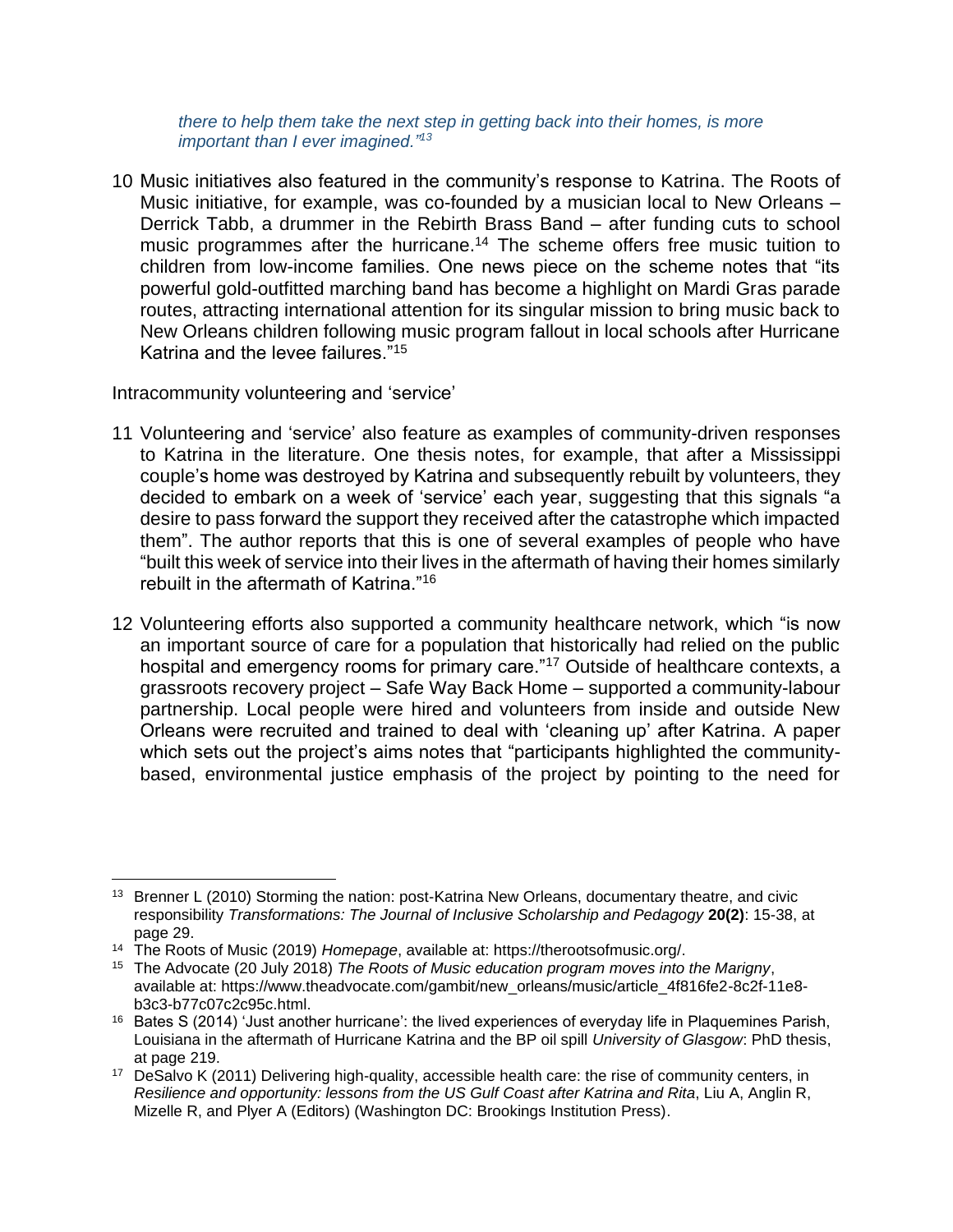<span id="page-6-0"></span>community mobilization and partnerships with labor to expedite recovery in marginalized neighborhoods that had been ignored by government agencies."<sup>18</sup>

- 13 In the Holy Cross area of New Orleans, a neighbourhood association resumed weekly meetings after Katrina and aimed "to provide a forum for returning residents to reconnect and discuss strategies for rebuilding the devastated community. In so doing, they also created a safe place for community members to express their emotions."<sup>19</sup> (However, this approach had limitations, as discussed at paragraph **[71](#page-22-0)**.) Umbrella groups were also formed to coordinate community groups "and bring them together in addressing the challenges of disaster recovery." These groups included the Neighborhoods Partnership Network, the Beacon of Hope Resource Center, and Sweet Home New Orleans. These groups "share the mission of helping their member groups gain capacity and autonomy, find areas of common concern on which they can work together, find synergies on issues that would otherwise produce competition or conflict, and, perhaps more important, learn from each other." Local eating and drinking establishments in New Orleans also began "to serve as civic engagement nodes" after Katrina: meeting places for people who weathered the storm.<sup>20</sup>
- 14 In Lakeview, 'block captains' emerged as a further initiative driven by community members. This initiative "grew organically out of the need to act quickly in the poststorm crisis environment." The former president of Lakeview's Civic Improvement Association provided the following account of the initiative:

*"One of the first things we did was say, "Okay, we need to get in touch with people as best we can," and the best way we can do that is to see if we have people that we know and then that one of them knows on every block in Lakeview… And we created a block captain network, where through everybody knowing somebody in Lakeview, we got somebody to volunteer to be the information officer for a particular block."<sup>21</sup>*

15 The agency exhibited by communities 'fighting back' is further exemplified in its response to 'outside' rhetoric. For example, in March 2012 The New York Times Magazine's front page described the Lower Ninth Ward of New Orleans as a 'Jungleland'.<sup>22</sup> A community organiser from the Ward – Jenga Mwendo – wrote a strong response to the piece:

<sup>18</sup> Morello-Frosch R, Brown P, Lyson M *et al.* (2011) Community voice, vision, and resilience in post-Hurricane Katrina recovery *Environmental Justice* **4(1)**: 71-80.

<sup>19</sup> Meyers D, Allien CE, Dunn D *et al.* (2011) Community perspectives on post-Katrina mental health recovery in New Orleans *Ethnicity & Disease* **21 (3, supplement 1)**: S1-57.

<sup>&</sup>lt;sup>20</sup> Campanella R, and Koritz A (2009) "Bring your own chairs": civic engagement in postdiluvial New Orleans in *Civic engagement in the wake of Katrina*, Koritz A, and Sanchez G (Editors) (Ann Arbor, Michigan: University of Michigan Press).

<sup>&</sup>lt;sup>21</sup> Weil F (2011) Rise of community organizations, citizen engagement, and new institutions, in *Resilience and opportunity: lessons from the US Gulf Coast after Katrina and Rita*, Liu A, Anglin R, Mizelle R, and Plyer A (Editors) (Washington DC: Brookings Institution Press), at page 208.

<sup>22</sup> New York Times Magazine (25 March 2012) *The Lower Ninth Ward in New Orleans gives new meaning to 'urban growth'*, available at: https://www.nytimes.com/2012/03/25/magazine/the-lowerninth-ward-new-orleans.html.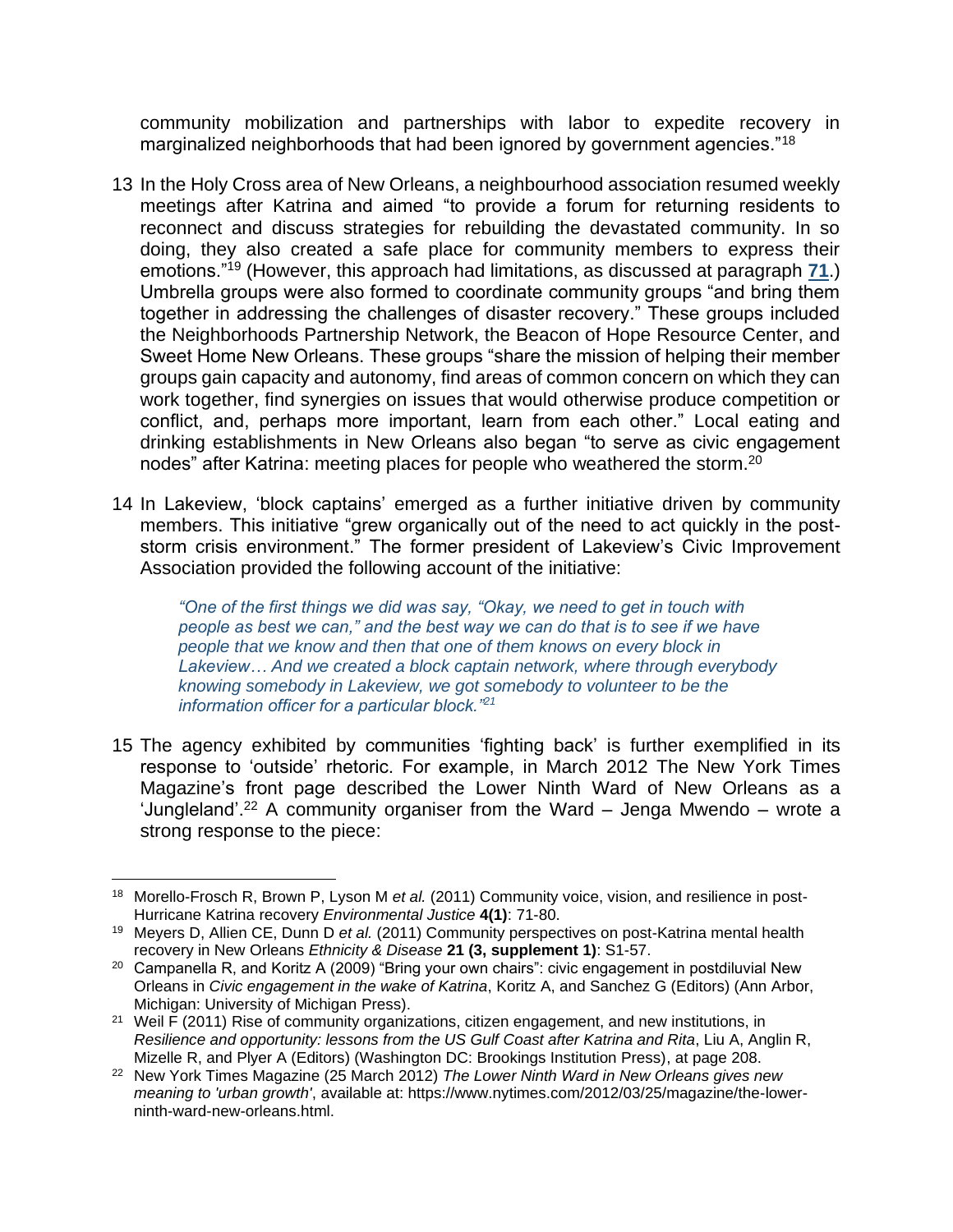*"The New York Times Magazine recently ran a story on my home, the Lower Ninth Ward of New Orleans, a place one of the most powerful newspapers in the world insensitively dubbed a 'Jungleland'. Contrary to the article residents of this community are not reconciled to life in the wilderness and we don't live in an untamed mess of overgrowth or in a forgotten wasteland. We are not resigned to anything; we are fighting to revive our community…[W]hile writing about broken people, vacant lots and weeds may be sexy journalism, the community needs the outside world to understand how implicit and unconscious bias caused by a history of racism pummeled us."<sup>23</sup>*

- 16 Ms Mwendo also formed a "coalition of backyard gardeners as an effort to reconnect community members and to help heal the neighborhood after the storm."<sup>24</sup> The Network sets out that its mission is "to sustain and strengthen the historically selfsufficient and deeply rooted community of the Lower 9<sup>th</sup> Ward of New Orleans, LA using our own food growing traditions as a platform to build community, revitalize the neighbourhood and preserve our cultural heritage."<sup>25</sup>
- 17 An article which focuses on rebuilding efforts after Katrina provides a further account of community activism which pushed back against Bring New Orleans Back (BNOB) – a commission that sought to rebuild the city – and took control of the decisions that affected their neighbourhoods:

*"Fearing they would be prohibited from rebuilding, residents immediately resisted the BNOB Land Use Committee proposals and began proving the viability of their neighborhoods… Soon, however, the residents' discussion shifted from proving neigborhood viability to taking charge of the recovery because they felt less confident that the leadership was in fact leading." 26*

<span id="page-7-0"></span>18 The proactiveness of community members approach has been noted as an indication that they took "the project of recovery into their own hands".<sup>27</sup>

#### *Initiatives taken up by communities*

<span id="page-7-1"></span>19 Communities also took up initiatives established in the first instance by third party organisations. Most of the examples identified were cultural or arts-based activities.

<sup>23</sup> Ebony (9 May 2012) *Jungleland? New Orleans community activist rejects NY Times depiction of 9th Ward*, available at: https://www.ebony.com/news/jungleland-new-orleans-community-activist-rejectsny-times-depiction-of-9th-ward/.

<sup>&</sup>lt;sup>24</sup> Passidomo C (2016) Community gardening and governance over urban nature in New Orleans's Lower Ninth Ward *Urban Forestry & Urban Greening* **19**: 271-7.

<sup>25</sup> Backyard Gardeners Network (2013) *Homepage* available at: http://backyardgardenersnetwork.org/.

<sup>&</sup>lt;sup>26</sup> Nelson M, Ehrenfeucht R, and Laska S (2007) Planning, plans, and people: professional expertise, local knowledge, and governmental action in post-hurricane Katrina New Orleans *Cityscape* **9(3)**: 23- 52, at page 41.

<sup>27</sup> Belfer Center for Science and International Affairs (2007) *Lessons from Katrina: how a community can spearhed successful disaster recovery*, available at: https://www.belfercenter.org/publication/lessonskatrina.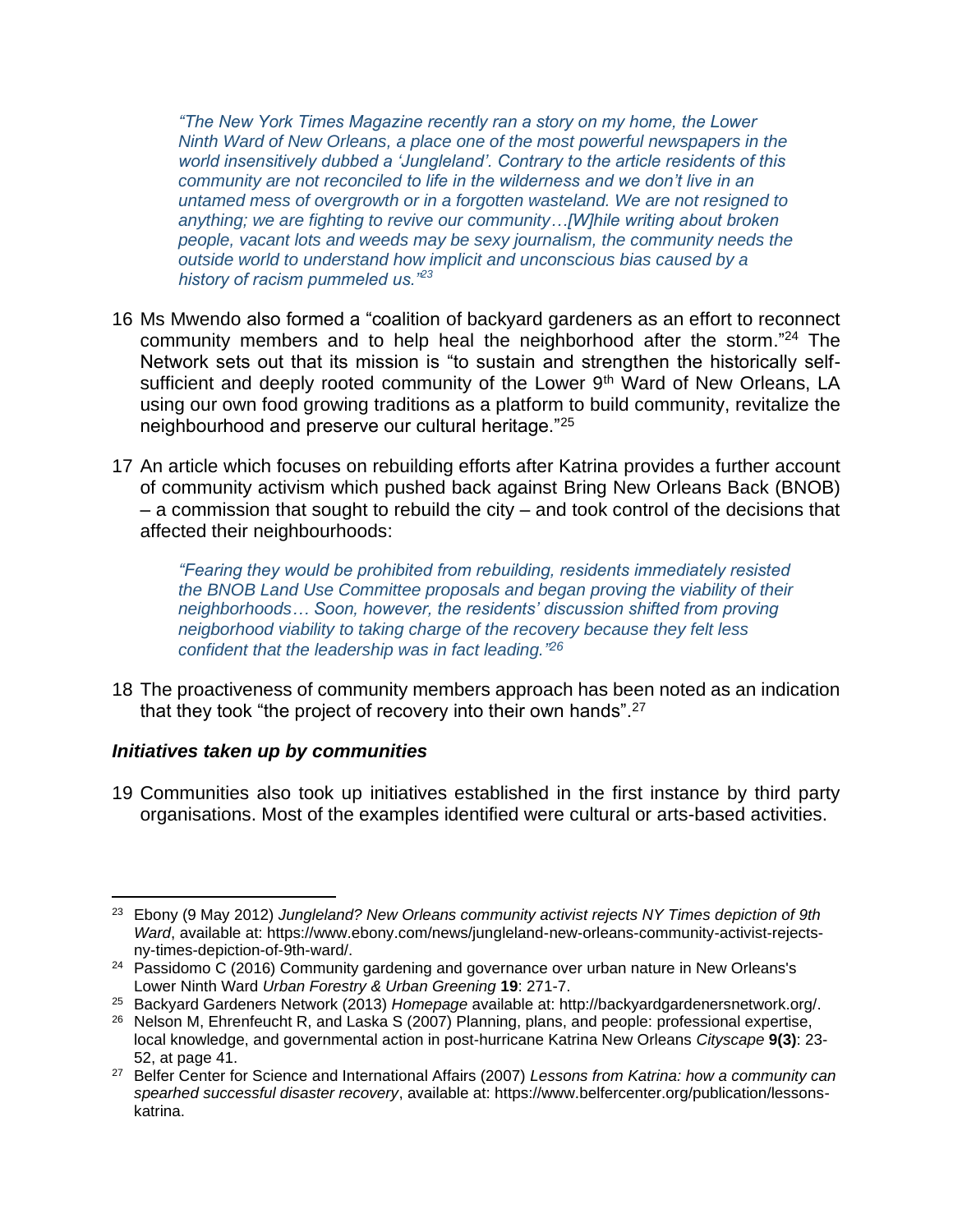- 20 Communities' cultural interests received "massive assistance from musicians, artists, and others in cultural communities throughout the nation and around the world."<sup>28</sup> For example, well-known musicians local to Louisiana – Harry Connick Jr and Branford Marsalis – conceived an idea to construct a 'musicians' village'. The aim of the village was to establish a community for New Orleans' musicians, "many of whom had lived in inadequate housing prior to the catastrophe and remained displaced in its aftermath." This, suggests an explanatory note about the scheme, provides "a leading example of how a meaningful vision and focused efforts can provide immediate relief as well as long-term hope for the survival of [New Orleans]."<sup>29</sup>
- 21 Music was also used to engage people affected by Katrina in the form of a 'Hurricane Choir' set up in Baton Rouge by Martin Meader, an Australian choral leader, six months after the hurricane. Evacuees and survivors rehearsed together over a 12 week period and performed in three public shows. In addition to establishing the choir, its organisers were also keen for the mental health outcomes to be monitored during rehearsals. 85% of choir members agreed to take part in the mental health research project, which concluded that 75% of choir members reported a loss of optimism in Katrina's aftermath.<sup>30</sup>
- 22 A collective of artists and creative professionals was also founded after Katrina by Transforma (see paragraph **[8](#page-4-0)**), which gave out several small grants, one of which supported a puppetry arts initiative at Colton School in New Orleans. Fifteen young people in the ninth grade worked with puppeteers and storytellers to develop puppets for a Mardi Gras float. At workshops to develop the float, Transforma notes that the young people "became empowered by the freedom to express their frustrations about the former president, George [W.] Bush, and his treatment of the city during Hurricane Katrina."<sup>31</sup>
- 23 The Seventh Ward Artist Residency also funded by a mini-grant from Transforma invited visual artists, writers, landscape architects, musicians, filmmakers and photographers to work with young people's and adults' groups in the Seventh Ward for a period of six weeks. The project aimed to "identify needs in the community and initiate creative resolutions." Transforma assesses that in the Ward, "we have a deep need to inform and equip community members with the means to address and discuss social issues that immediately affect our psyches, particularly in relation to disenfranchisement, violence, opportunistic development, education, and health and particularly in the wake of Katrina."<sup>32</sup> Transforma also funded 'Home, New Orleans?',

<sup>&</sup>lt;sup>28</sup> Weil F (2011) Rise of community organizations, citizen engagement, and new institutions, in *Resilience and opportunity: lessons from the US Gulf Coast after Katrina and Rita*, Liu A, Anglin R, Mizelle R, and Plyer A (Editors) (Washington DC: Brookings Institution Press), at page 213.

<sup>29</sup> Ellis Marsalis Center (2019) *About: Musicians' Village*, available at: https://ellismarsaliscenter.org/musicians-village.

<sup>30</sup> Harvey R, Smith M, Abraham N *et al.* (2007) The hurricane choir: remote mental health monitoring of participants in a community-based intervention in the post-Katrina period *Journal of Health Care for the Poor and Undeserved* **18(2)**: 356-61.

<sup>31</sup> Transforma (2010) *Transforma: 2005-2010*, available at: https://www.transformaprojects.org/pdfs/transformaBook.pdf, at page 64.

<sup>32</sup> ibid., at page 71.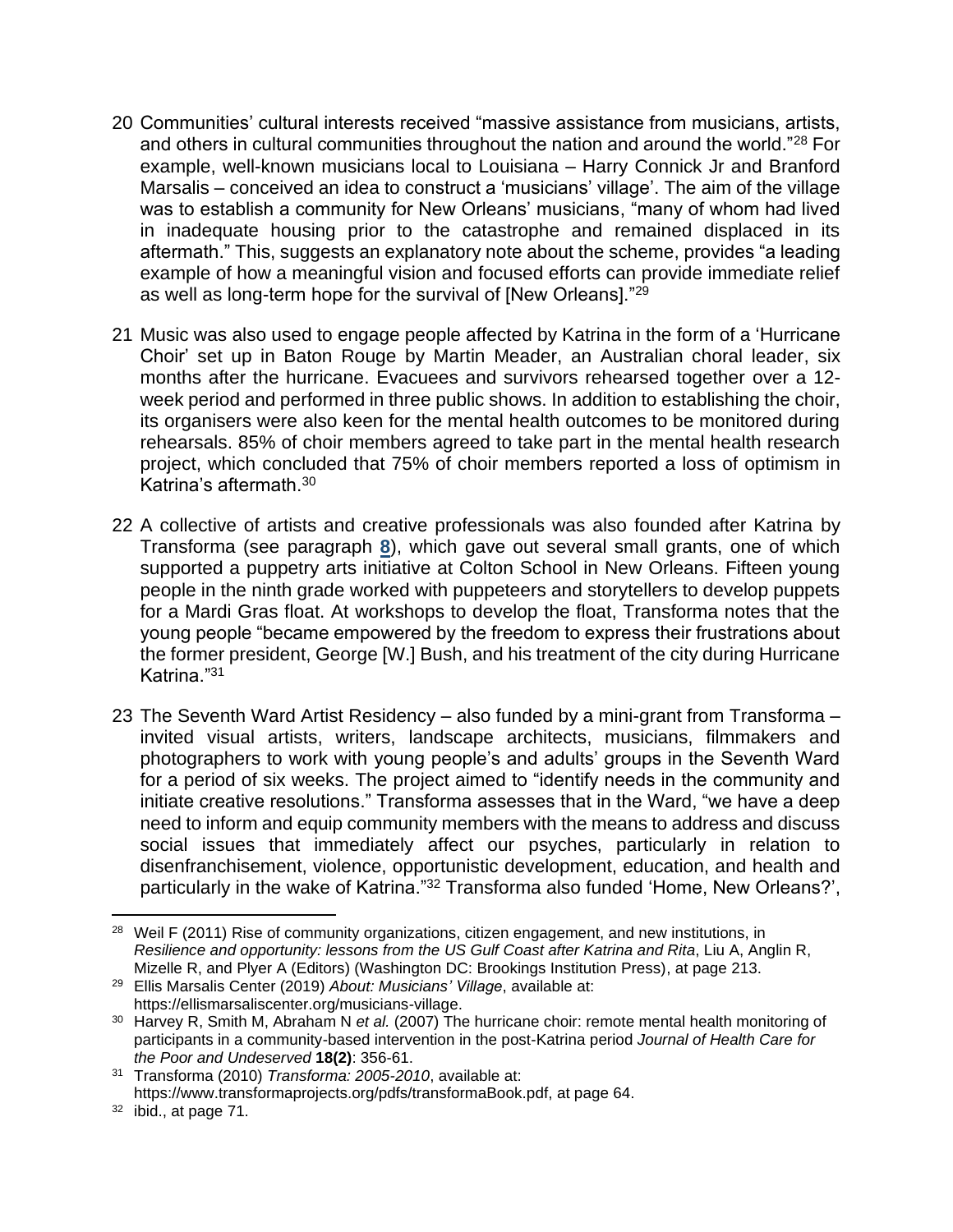a community-based art-focused network of artists, coordinators, neighbours, universities and schools formed after Katrina. Four areas of New Orleans – Central City, Lakeview, the Seventh Ward, and the Ninth Ward – were the hubs for "community development and recovery through the visual or performing arts and directly involve residents from the local community."<sup>33</sup> In a summary of the project, Transforma observes that "interneighborhood collaboration is one goal of this project, especially since New Orleans is a city of proud and sometimes insular neighborhoods."<sup>34</sup>

- 24 Further cultural engagement drew on a 'story circle' method. The i-Witness Central City story site project (2007–2011) enabled residents and visitors to New Orleans "to use cell phones to call and hear a first-person story about something that happened right where they were standing. In the years following Hurricane Katrina, this work was crucial to strengthening counterhegemonic collective memories in Central City in response to state and federal development projects that were working to displace thousands of low-income, nonwhite residents from the neighborhoods in order to make room for gentrification."<sup>35</sup>
- 25 Other non-arts-based examples of community agency instigated by other organisations include a scheme with residents from the Lakeview neighbourhood. Along with the University of New Orleans' planning faculty, residents created their own organisation – the District 5 Neighborhood Recovery Group. This group created seven committees that met each week to discuss topics including communications and community engagement, and coordination between the area's other neighbourhood associations.<sup>36</sup>

## <span id="page-9-0"></span>**What did organisations do in order to engage communities affected by Hurricane Katrina?**

- 26 This section highlights organisations' and the US Government's efforts to engage communities affected by Katrina. It focuses first on initiatives aimed at entire communities (paragraphs **[28](#page-10-0)**-**40**); and second on those aimed specifically at children and young people (paragraphs **[41](#page-14-0)**-**50**). The section ends with a brief note on the role of the US Government, and subsequent reports of its role (paragraphs **[50](#page-17-1)**-**[51](#page-17-2)**).
- 27 However, it is important to note that, despite the wide range of examples of community engagement instigated by organisations, it has also been suggested that official plans did not include a role for community groups as part of post-Katrina recovery efforts.

<sup>33</sup> Transforma (2010) *Transforma pilot projects*, available at:

https://www.transformaprojects.org/pdfs/transformaPilotProjects.pdf, at page 51.

<sup>34</sup> ibid.

<sup>35</sup> Michna C (2013) Performance and cross-racial storytelling in post-Katrina New Orleans: interviews with John O'Neal, Carol Bebelle, and Nicholas Slie *TDR/The Drama Review* **57(1)**: 48-69, at page 60.

<sup>36</sup> Evans P, and Lewis S (2009) A reciprocity of tears: community engagement after a disaster, in *Civic engagement in the wake of Katrina*, Koritz A, and Sanchez G (Editors) (Ann Arbor, Michigan: University of Michigan Press).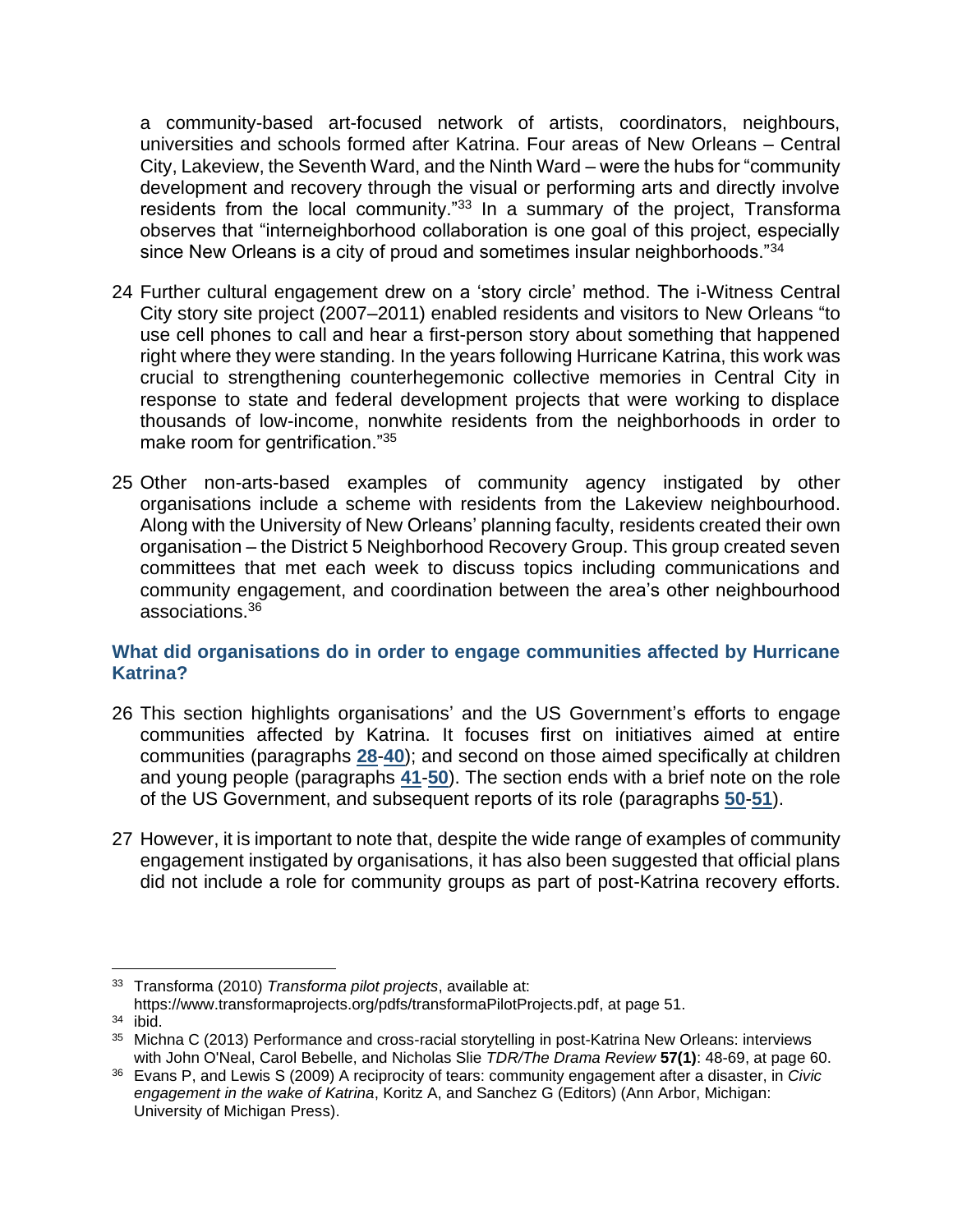The success of these groups has, it has been suggested, contributed to the 'rewriting' of the role of such groups in future community resilience.<sup>37</sup>

#### *Initiatives aimed at entire communities affected by Katrina*

The role of faith-based organisations

<span id="page-10-0"></span>28 It has been suggested that faith-based organisations (FBOs) and churches represented "a critical dimension of disaster relief and recovery"<sup>38</sup> after Katrina.

*"From tiny storefront congregations to deep-pocketed denominations, the communities of faith arrived first. In the harrowing hours and days after Hurricane Katrina, when survivors roamed the desolate streets in search of water, food and medicine, (religious) groups – not FEMA, not the Red Cross, not the National Guard – provided dazed residents with their first hot meal, their first clean water, their first aspirin."<sup>39</sup>*

- 29 In Baton Rouge after Katrina, "a large, informal, loosely structured, interdenominational group of faith leaders was immediately called into being and began meeting weekly, continuing to [the] present day. Several hundred participants have taken part in the meetings, helping organize immediate relief, create case management programs, collect and distribute information, coordinate congregational efforts, and develop longterm disaster contingency and recovery plans".<sup>40</sup> The Salvation Army and smaller FBOs – particularly local churches – were also able to meet the needs of hard-to-reach communities.<sup>41</sup> African-American religious ministers brokered relationships with the larger disaster-response community during and after Katrina, and also acted as "moral agents and social justice advocates on behalf of Katrina and Rita evacuees."<sup>42</sup>
- 30 It has also been suggested that the role of FBOs was particularly key given difficulties faced by larger organisations whose safety policies impacted on their ability to respond. One report, for example, notes that the American Red Cross' safety policies and efforts "to protect service providers may have prohibited it from operating in some

<sup>37</sup> Community and Regional Resilience Initiative (2008) *Community resilience: lessons from New Orleans and Hurricane Katrina*, available at: http://www.emergencyvolunteering.com.au/docs/CR\_Lessons\_Hurricane\_Katrina.pdf.

<sup>38</sup> Alawiyah T, Bell H, Pyles L *et al.* (2011) Spirituality and faith-based interventions: pathways to disaster resilience for African American Hurricane Katrina survivors *Journal of Religion & Spirituality in Social Work: Social Thought* **30(3)**: 294-319.

<sup>39</sup> National Disaster Interfaith Network (2014) *Working with US faith communities during crises, disasters and public health emergencies*, available at: http://www.n-din.org/ndin\_resources/FGS/FieldGuide-HighRes.pdf, at page 39, citing Philadelphia Inquirer (23 August 2006) Faith in action: faith-based groups early and enduring: before agencies aided Katrina's victims, religious groups did.

<sup>&</sup>lt;sup>40</sup> Patterson O, Weil F, and Patel K (2010) The role of community in disaster response: conceptual models *Population Research and Policy Review* **29(2)**: 127-41.

<sup>41</sup> Government Accountability Office (2005) *Hurricanes Katrina and Rita*, available at: https://www.gao.gov/new.items/d06297t.pdf.

<sup>42</sup> Joint Center for Political and Economic Studies (2008) *Understanding the role of African American churches and clergy in community crisis response*, available at: https://jointcenter.org/sites/default/files/UnderstandingRoleofChurches.pdf.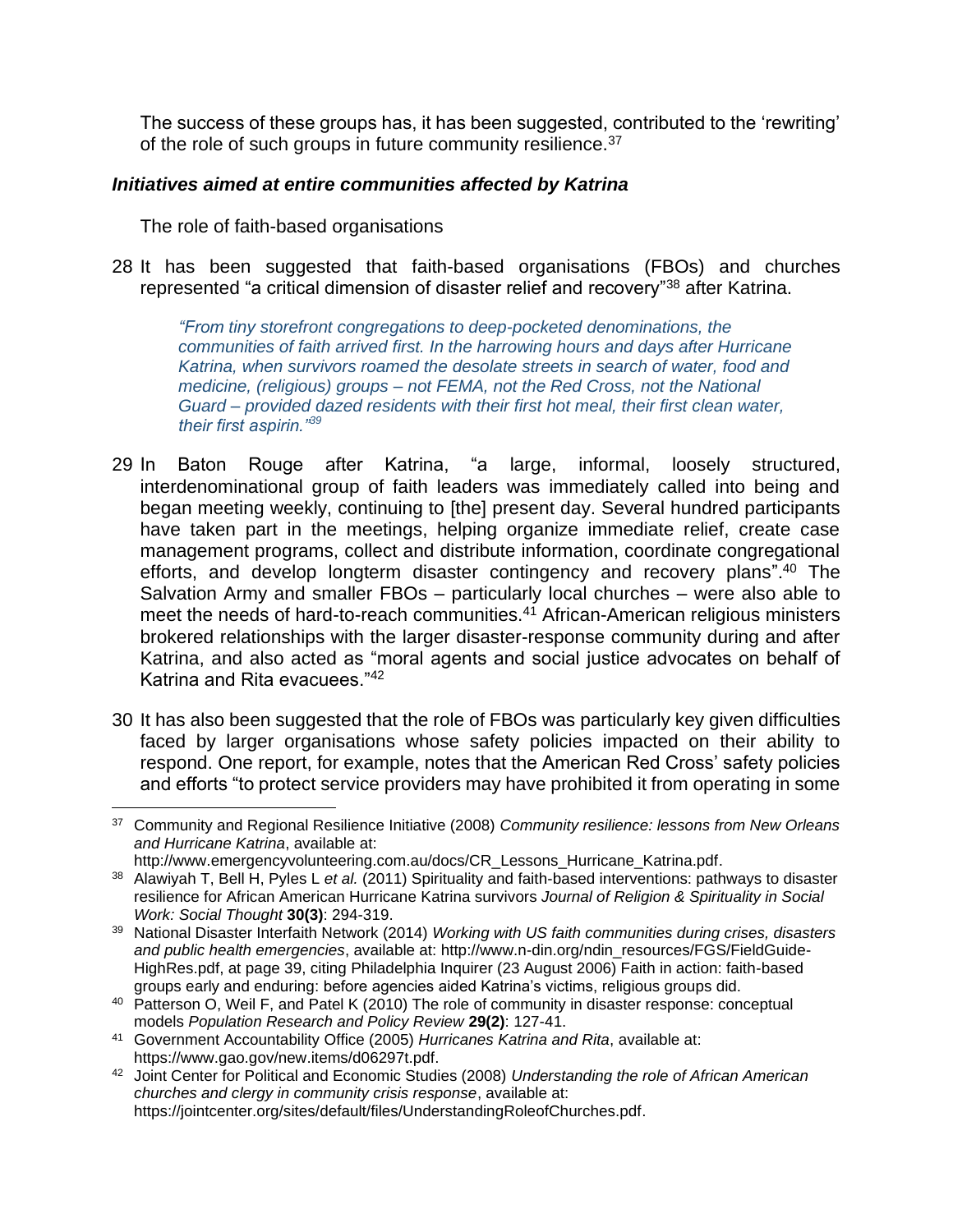harder-to-reach areas" and with disenfranchised groups. Therefore, local churches were observed to meet the "charitable needs of hard-to-reach communities."<sup>43</sup> A similar observation is made by another paper:

*"The great geographic scale of destruction and the intensity of Hurricane Katrina, combined with the perception that government and organizations like the American Red Cross could not take care of all of the resulting problems, prompted action by many local organizations that had never served in a disaster relief capacity. Despite their lack of experience, these FBOs became, among other things, shelter operators, builders, case managers, caregivers, and providers of shelter, food, and medicine. Although their effectiveness improved quickly, their lack of initial training and experience proved to be a challenge."<sup>44</sup>*

Cultural and arts-based initiatives

- 31 Several initiatives developed for communities affected by Katrina had an arts-based focus. These included a partnership between community members, academics, and filmmakers to set about providing members of the community with video cameras so that they could "research issues of concern, communicate their knowledge, and advocate for change." Ten members of a community living in central New Orleans took part in this 18-week project, which led to a 22-minute film that premiered to over 200 city leaders and residents. In an assessment of the programme, it is noted that the project "enabled partners to connect with each other, engage neighbors, and capture the history, current reality, and future issues that most concerned them."<sup>45</sup> The film director Spike Lee also produced a documentary – *When the levees broke: a requiem in four acts* – which presents and engages with New Orleans' residents firsthand accounts of the disaster.<sup>46</sup>
- 32 After Katrina, a classic rock radio station "in a city reputedly more interested in musical escapism than civic discourse" – switched from a music format to all-talk programming led by local hosts. The reason for the switch was "post-Katrina information hunger."<sup>47</sup> The media played a further role in engaging communities affected by Katrina when The Times-Picayune launched a column devoted entirely to announcing meetings that were taking place in order to respond to the disaster.  $48$

<sup>43</sup> Government Accountability Office (2005) *Hurricanes Katrina and Rita*, available at: https://www.gao.gov/new.items/d06297t.pdf.

<sup>44</sup> National Disaster Interfaith Network (2014) *Working with US faith communities during crises, disasters and public health emergencies*, available at: http://www.n-din.org/ndin\_resources/FGS/FieldGuide-HighRes.pdf.

<sup>45</sup> Catalani CECV, Veneziale A, Campbell L *et al.* (2011) Videovoice: community assessment in post-Katrina New Orleans *Health Promotion Practice* **13(1)**: 18-28.

<sup>46</sup> See, for example, Variety (17 August 2006) *When the levees broke: a requiem in four acts*, available at: https://variety.com/2006/film/awards/when-the-levees-broke-a-requiem-in-four-acts-1200514102/.

<sup>47</sup> Campanella R, and Koritz A (2009) "Bring your own chairs": civic engagement in postdiluvial New Orleans in *Civic engagement in the wake of Katrina*, Koritz A, and Sanchez G (Editors) (Ann Arbor, Michigan: University of Michigan Press), at page 37.

<sup>48</sup> ibid., at page 28.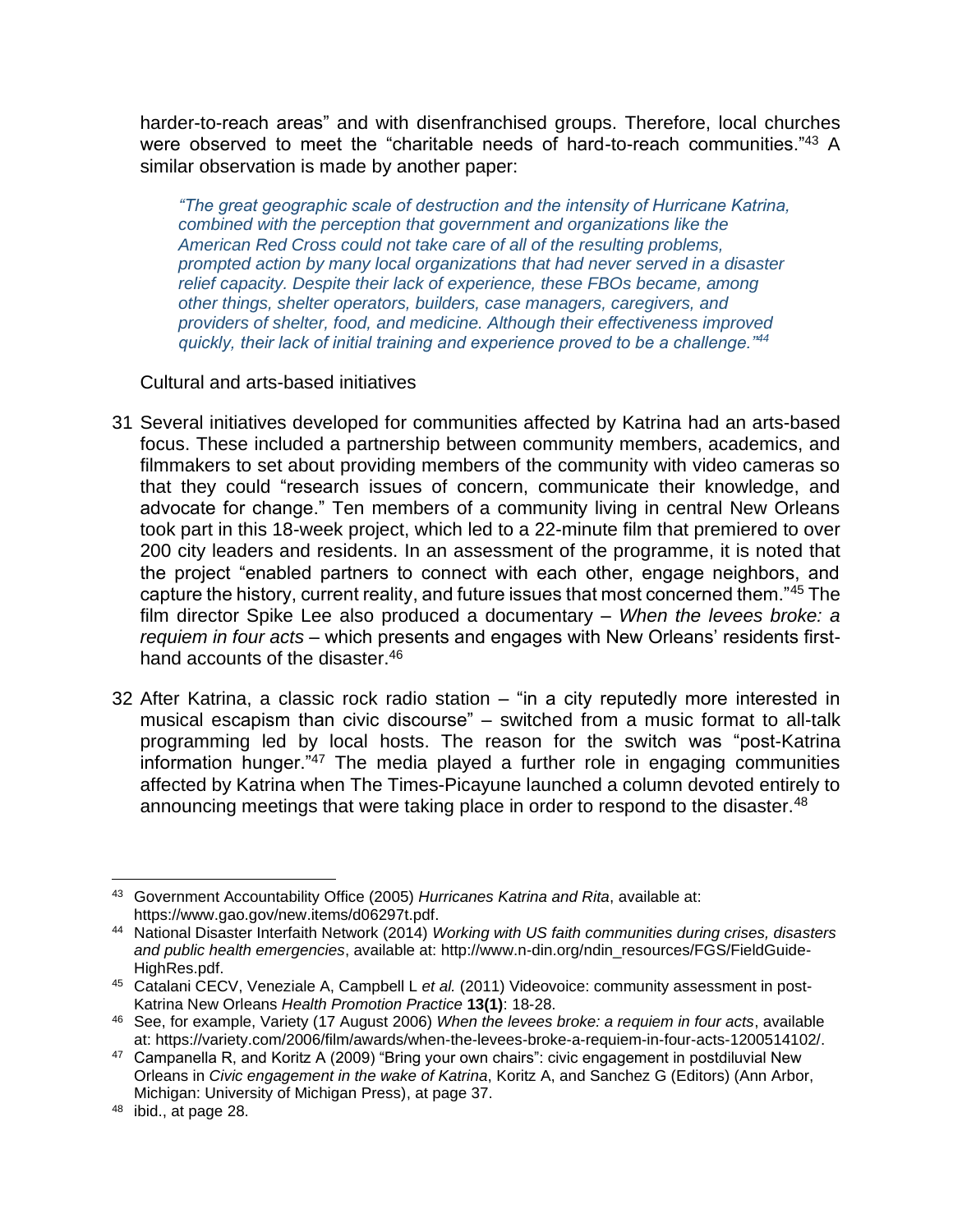<span id="page-12-2"></span>33 In a performance art context, two academics specialising in theatre collaborated on an original play about Katrina and its aftermath to raise awareness of the disaster. In 2007, they travelled to New Orleans and interviewed residents from neighbourhoods across the city. Accounts of people's lives before, during, and after Katrina were used to form the basis of a documentary play: *Katrina: The K Word*. 49

Universities' role in developing community engagement initiatives

- <span id="page-12-0"></span>34 Universities also played a role in developing initiatives to engage members of communities affected by Katrina, particularly in efforts to rebuild. Harvard University, for example, collaborated with – and built relationships with – members of New Orleans' Broadmoor neighbourhood to create a community centre and complete a preliminary neighbourhood plan.<sup>50</sup>
- <span id="page-12-1"></span>35 Ohio State University's School of Architecture also facilitated an engagement process for community-wide planning to 'recover, rebuild, and renew' the Mississippi coast. Ohio State and representatives of Harrison County started scoping the project by working with people in two affected communities to elicit their requirements for the rebuild. Plans were subsequently developed for six communities. A paper which sets out the aims of the work states that "the planning process engaged local voices to ensure that the community plans represent the interests of the communities by using an approach based on community empowerment."<sup>51</sup> Newsletters and postcards advertising town hall meetings to discuss the plans were produced; flyers for the meetings were sent home with elementary school students. At the town hall meetings, hundreds of community members gathered to share their thoughts on the future of their community. A free phone number and an online discussion board were set up so that community members could call to leave questions and comments about the planning process.
- 36 The University of New Orleans also carried out a project Repetitive Floodloss Reduction Project for the State of LA/TX – which carried out outreach work with communities affected by Katrina to reduce their "repetitive loss" as a result of flooding.<sup>52</sup> Other educational organisations also joined with communities in responding to the disaster:

*"Another example of strengthened community connections involved meeting the needs of individuals and families at Renaissance Village, the largest FEMA trailer park in the Baton Rouge area. Area schools, the mayor of the town, social work professors, community practitioners, and agencies as diverse as Big Buddy,* 

<sup>49</sup> Brenner L (2010) Storming the nation: post-Katrina New Orleans, documentary theatre, and civic responsibility *Transformations: The Journal of Inclusive Scholarship and Pedagogy* **20(2)**: 15-38.

<sup>50</sup> Evans P, and Lewis S (2009) A reciprocity of tears: community engagement after a disaster, in *Civic engagement in the wake of Katrina*, Koritz A, and Sanchez G (Editors) (Ann Arbor, Michigan: University of Michigan Press).

<sup>51</sup> Evans-Cowley J, and Zimmerman Gough M (2009) Citizen engagement in post-Hurricane Katrina planning in Harrison County, Misssippi *Cityscape* **10(3)**.

<sup>52</sup> University of New Orleans Center for Hazards Assessment, Response & Technology (2019) *Recently completed projects*, available at: http://new.uno.edu/chart/research-projects.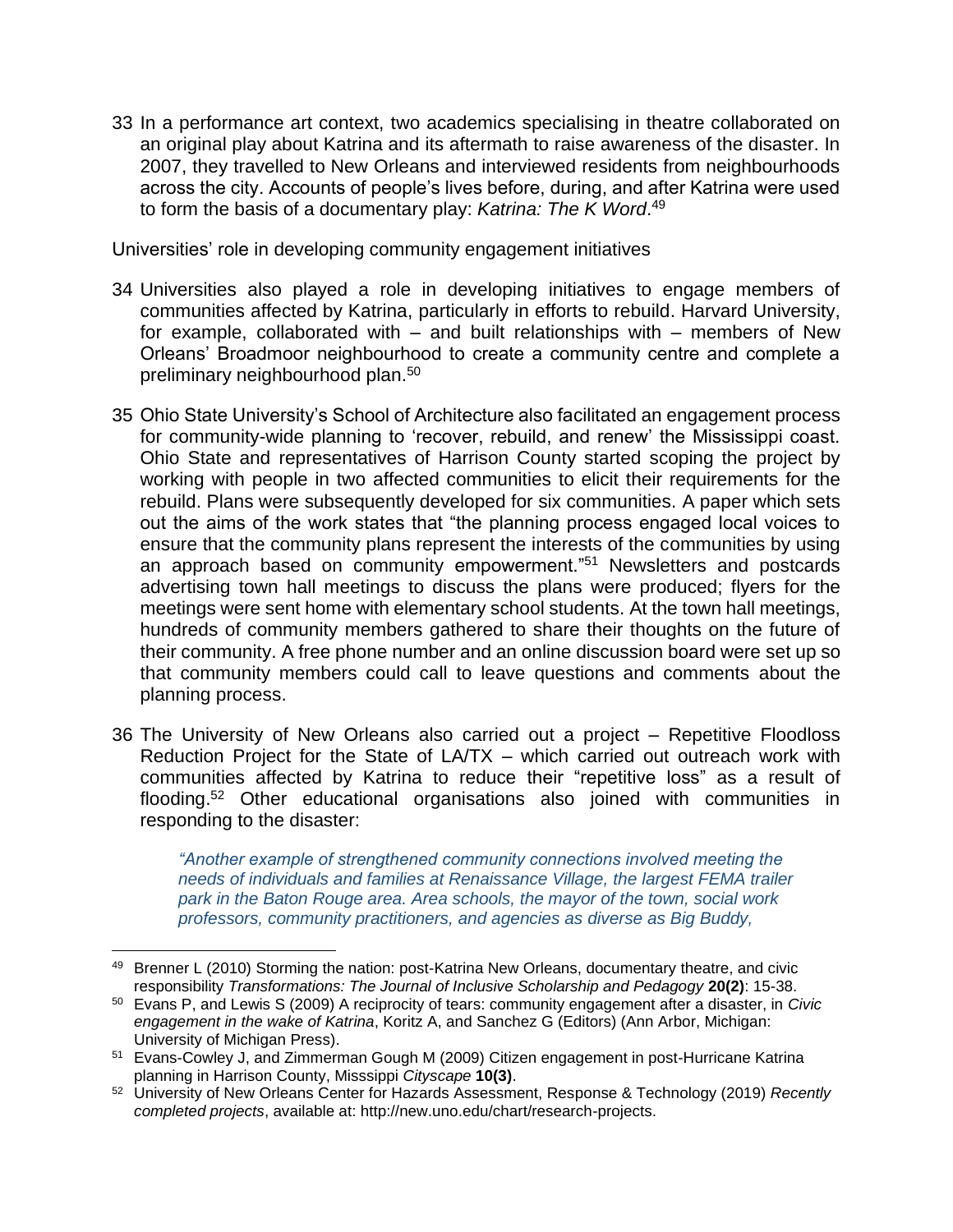*Catholic Charities, the Children's Health Fund, and the Children's Health Project met one another and embarked on joint service and research projects."<sup>53</sup>*

- 37 Ten years after Katrina, Tulane University also set out that the development of the city and the surrounding area remains one of its main concerns, "as its programs seek to not only confront immediate issues but integrate community engagement as part of the curriculum."<sup>54</sup>
- <span id="page-13-0"></span>38 In spring 2006, over 10,000 college students from throughout the US arrived in New Orleans for their spring breaks. The students helped people to remove their belongings from their homes and begin work on 'gutting' the houses. A paper which sets out the students' activities notes that "for many people, these college students were providing an incredible service, allowing families to see past the devastation to the possibility of returning and rebuilding. The students worked with neighborhood organizations to survey the basics of each neighborhood: who had returned, who was living in FEMA trailers, where piles of debris remained, and what businesses, schools, and bus routes had returned if any. Many slept on church floors, in empty community centers, and in extra dormitory rooms at the local colleges and universities."<sup>55</sup>

#### Voluntary initiatives

39 Voluntary initiatives were also a method through which communities affected by Katrina were engaged after the disaster. These included the establishment of Evacuteer, a non-profit organisation set up in 2009 to train volunteers when future city-assisted evacuations (CAE) occurred. Evacuteer states that its aim is "to augment the capacity of overstretched government agencies during a mandatory evacuation of the City by deploying pretrained volunteers to fill out registration paperwork for evacuees using CAE, and to help guide people, pets, and their luggage onto buses bound for shelter."<sup>56</sup> The organisation has also established 'Evacuspots'.<sup>57</sup> The community cohesion that the programme aims to create is captured by the following statement: "We watched as the levees broke. We watched as the flood waters rose. We watched as New Orleanians were stranded on their rooftops, in the Superdome, the Convention Center, and on the interstate. Now, we come together with a plan, to prevent what happened in 2005 from ever happening again."<sup>58</sup>

<sup>53</sup> Journal of Community Engagement and Scholarship (19 June 2012) *Research after natural disasters: recommendations and lessons learned*, available at: http://jces.ua.edu/research-after-naturaldisasters-recommendations-and-lessons-learned/.

<sup>54</sup> Metropolis (29 September 2015) *A decade after Katrina, Tulane expands its social innovation agenda*, available at: https://www.metropolismag.com/cities/top-cities/a-decade-after-katrina-tulane-seeks-toexpand-its-social-innovation-agenda/.

<sup>55</sup> Webster K, and Simons-Jones D (2009) The Gulfsouth Youth Action Corps, in *Civic engagement in the wake of Katrina*, Koritz A, and Sanchez G (Editors) (Ann Arbor, Michigan: University of Michigan Press), at page 117.

<sup>56</sup> Evacuteer (2019) *About us*, available at: http://evacuteer.org/about.

<sup>57</sup> Evacuteer (2019) *Evacuspots*, available at: http://evacuteer.org/evacuspots.

<sup>58</sup> Evacuteer (2019) *Homepage*, available at: http://evacuteer.org/.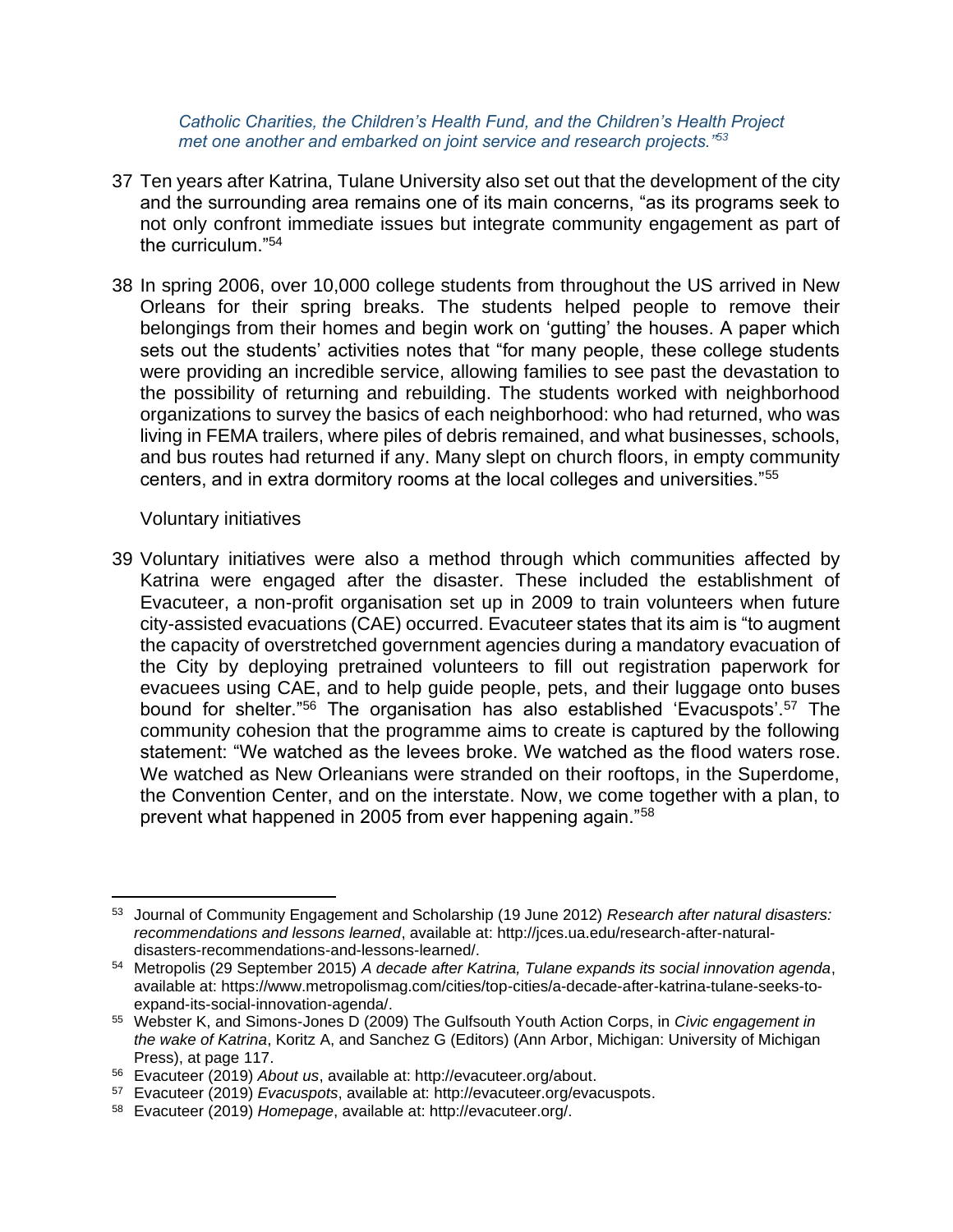40 'Voluntourism' was also promoted, where faith-based groups, college students, and professional organisations from across the US visited the city to help to clean up and rebuild. One author notes that this "remarkable phenomenon is viewed as a triumph of civic spirit over bureaucratic lethargy."<sup>59</sup>

#### *Initiatives aimed at children and young people*

<span id="page-14-0"></span>41 Several initiatives focused specifically on children and young people (CYP) who were affected by the disaster, including one in Renaissance Village, a huge trailer park established by FEMA to house evacuees from the hurricane.<sup>60</sup> An art programme in Renaissance Village involved 400 children working with art therapists to portray and recall their experiences of the aftermath of Katrina. An art therapist who worked with the 'Katrina Kids' notes that the children's perception of houses and homes changed:

*"… they'll draw a house, a tree or a person or whatever. These children didn't draw houses we got triangles… We thought maybe they just didn't know how to draw a house but then a 12-year-old drew a triangle and it was at that point in time that we realized the internal scheme of these children had been changed, that house was no longer a safe place – it was the roof. So many of these children had to be on the roof or they knew the roof was the only safe place to be."<sup>61</sup>*

- 42 An assessment of the Renaissance Village art initiative suggests that "one method for healing is relying on the first impulses of childhood – picking up a crayon, pencil or paintbrush to scrawl what they have seen and what may lie ahead." The assessment notes further that "for the children of Renaissance Village, surrounded by bleakness and worry, the art therapists' trips mean a great deal." One boy who took part in the art sessions told a facilitator: "I know you love me because you keep on coming back."" 62
- 43 Another art-based programme established after Katrina was the Hyogo-NOMA Art Therapy Initiative. The initiative provided weekly art therapy for over 250 New Orleans public school children. The school setting was chosen so that the young people "could remain in a familiar, comfortable environment with a built-in support system."<sup>63</sup>
- 44 A further example of an initiative that focused on CYP was a coalition of community groups working on children's issues called YK. Along with other groups – including Rotary – YK tried 'to make life more bearable' for Renaissance Village residents.

<sup>59</sup> Campanella R, and Koritz A (2009) "Bring your own chairs": civic engagement in postdiluvial New Orleans in *Civic engagement in the wake of Katrina*, Koritz A, and Sanchez G (Editors) (Ann Arbor, Michigan: University of Michigan Press), at page 27.

<sup>60</sup> WAFB (27 August 2015) *Katrina victims remember 'Renaissance Village' 10 years later*, available at: https://www.wafb.com/story/29895832/katrina-victims-remember-renaissance-village-10-years-later/.

<sup>61</sup> ibid.

<sup>62</sup> The Baton Rouge Area Foundation (2007) *Currents: Q3*, available at: https://static1.squarespace.com/static/56bba43086db4378db7e026d/t/56ce1b71ab48def3fe95a58d/14 56348022299/Currents+3Q+2007+document.pdf.

<sup>63</sup> Hussain S (2010) Art therapy for children who have survived disaster *AMA Journal of Ethics* **12(9)**: 750-3.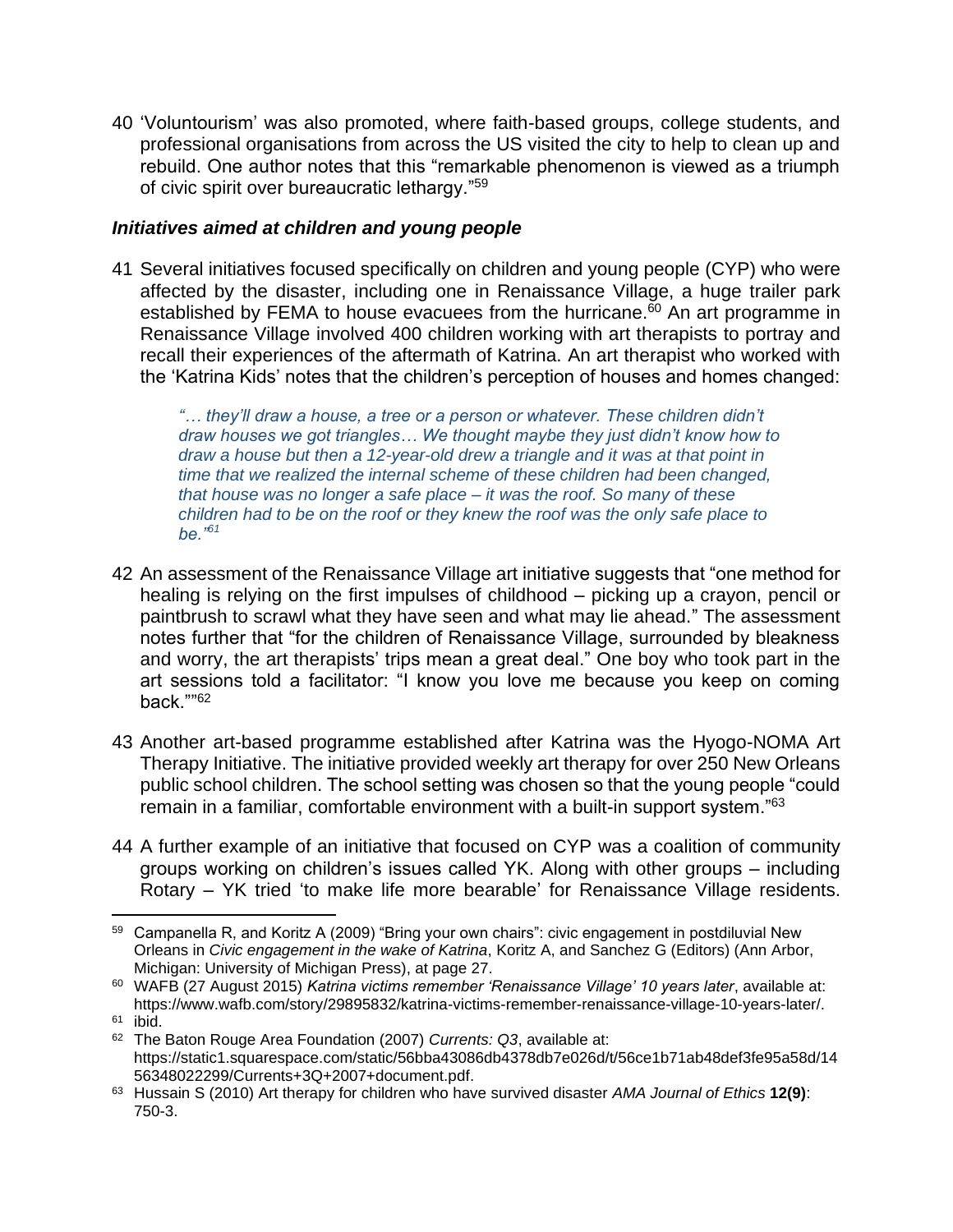Explaining YK's work, Marybeth Lima (Director, LSU's Center for Community Engagement) highlights an issue faced and surmounted by the coalition in the following account:

*"We hit a roadblock when trying to construct playgrounds for kids residing in Renaissance Village. FEMA's position was that Renaissance Village was a temporary community, and that the construction of a playground would encourage people to stay… Renaissance Village was hastily constructed on a cow pasture which had been quickly converted to accommodate hurricane survivors. It contained nothing but trailers, a tall, barbed wire gate around the perimeter, a single entrance with a police check point, and a small mail stop. Anyone who spent a minute inside the spartan, guarded grounds would understand the absurdity of the statement released by FEMA, who was focused on the 'temporary' side of the temporary community equation."<sup>64</sup>*

- 45 The first playground ended up being built a mile outside of Renaissance Village in Baker's town square. Transport was arranged so that residents could access the playground easily. Later, FEMA "finally allowed the construction of community support services, including three playgrounds, inside Renaissance Village."<sup>65</sup> Further, "When FEMA and community groups were locked in a stalemate over whether or not playground and support services construction would be allowed in RV, a famous Louisiana-based company that was providing other services in RV decided to hell with the stalemate. They poured a concrete slab and built a basketball court in the middle of the night, and dared FEMA to tear it down. FEMA did not; the basketball court quickly became a cherished community gathering place."
- <span id="page-15-0"></span>46 Spring break students (see paragraph **[38](#page-13-0)**) wanted, especially, to work with children. Operation REACH took onboard the students' enthusiasm and set out to provide summer camps for middle school students affected by Katrina. These became known as the Gulfsouth Youth Action Camps. Universities, foundations, relief organisations, and local agencies all contributed to the scheme. In a report of the initiative, organisers indicate that they knew that the camps "had to make room in the program design for youth to liberate their repressed emotions, discuss unaddressed questions about their experiences, and debrief unfolding events in their lives." The camp organisers therefore designed courses intended to "provoke repressed conversations and agitate youth to action while providing a therapeutic outlet for young people to begin their healing."<sup>66</sup>
- 47 At the Gulfsouth camps, young people were also given the chance to be involved with community work as part of their time at the camp. Some were involved in a community 'beautification' project that involved planting the grounds of a community centre.<sup>67</sup>

<sup>64</sup> Alabama Possible (30 September 2011) *Community at the center of the stom*, available at: http://alabamapossible.org/2016/01/29/community-at-the-center-of-the-storm/.

 $65$  ibid.

<sup>66</sup> Webster K, and Simons-Jones D (2009) The Gulfsouth Youth Action Corps, in *Civic engagement in the wake of Katrina*, Koritz A, and Sanchez G (Editors) (Ann Arbor, Michigan: University of Michigan Press), pp120-1.

 $67$  ibid., at page 122.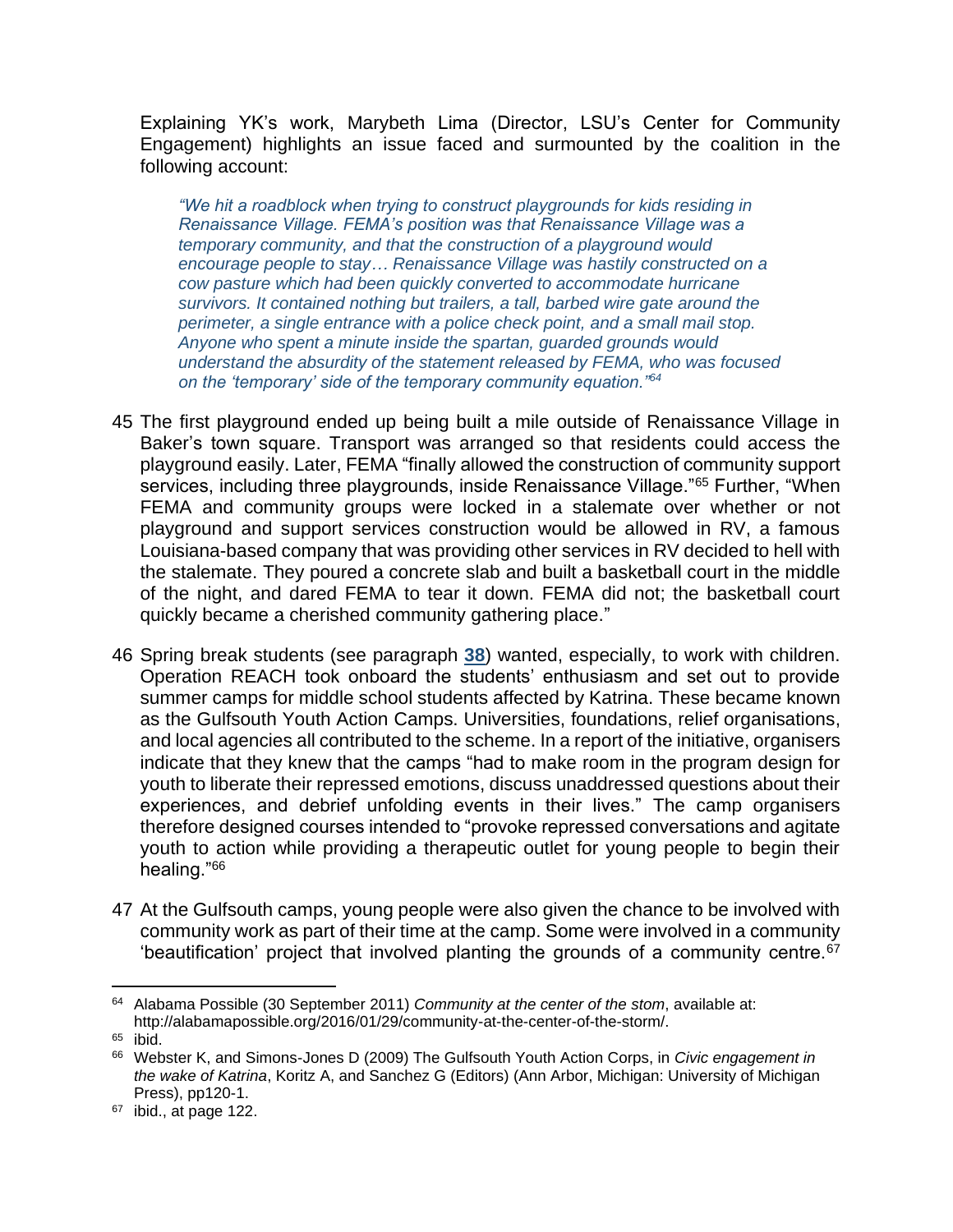Camp attendees also contributed to the production of a film documentary – *Children of New Orleans: still weathering the storm* – by a volunteer film company from Florida. Taking part in the production allowed the children to have the opportunity both to learn technical skills, and to have their voices heard and stories told.<sup>68</sup> Another documentary – *This is Katrina* – told the story of 19 children from different neighbourhoods in New Orleans which explored the impact of Katrina on their lives.<sup>69</sup>

48 An online community and game was also launched three years after Katrina. Youth leaders for Global Kids worked with game developers to create an online community for young people to engage in and experience the ongoing relief efforts in New Orleans. The initiative is explained in the following excerpt:

*"The site provides links to a variety of relief groups as well as information about New Orleans and Hurricane Katrina including multiple timelines, analysis of media coverage, and supporting articles for all information presented. The site also features multiple curricula about Hurricane Katrina including Global Kids' own workshops for teachers to use as educational tools. Visitors who join the site become part of a social online community and contribute to forums about Hurricane Katrina, New Orleans, and the continuing reconstruction.*

*The site was developed during the past school year by Global Kids Youth Leaders from Brooklyn's Canarsie High School, who selected the topic of Hurricane Katrina. They worked with Game Pill to create an educational game within a social networking site that focuses on the local heroes that emerged during the disaster while educating its players about the essentials of disaster readiness."<sup>70</sup>*

49 Although outside the main thrust of this review, one example of proactiveness by the military was highlighted by a principal of a high school affected by Katrina:

*"In his [the principal's] view, the majority of the reconstruction efforts in the aftermath of the storm had been directed to the west bank of the Parish until the commander of the Arkansas air force reserve force chose to move his company across the river and helped this Principal clear wreckage from his school grounds. The Principal described this as "a profound moment for the east bank" and an Arkansas state flag signed by every member of this regiment proudly hangs outside his office to acknowledge the work they did for the school."<sup>71</sup>*

 $68$  ibid., at page 121.

<sup>69</sup> Katrina's Children (2009) *Home page*, available at: http://www.katrinaschildren.com/web/html/h0100.html.

<sup>70</sup> Global Newswire, (28 August 2008) *Global Kids to launch online community and game, 'Hurricane Katrina: Tempest in Crescent City,' to raise youth awareness on eve of 3rd anniversary of Katrina*, available at: https://www.globenewswire.com/news-release/2008/08/28/383809/149274/en/Global-Kids-to-Launch-Online-Community-and-Game-Hurricane-Katrina-Tempest-in-Crescent-City-to-Raise-Youth-Awareness-On-Eve-of-3rd-Anniversary-of-Katrina.html.

<sup>71</sup> Bates S (2014) 'Just another hurricane': the lived experiences of everyday life in Plaquemines Parish, Louisiana in the aftermath of Hurricane Katrina and the BP oil spill *University of Glasgow*: PhD thesis., at page 157.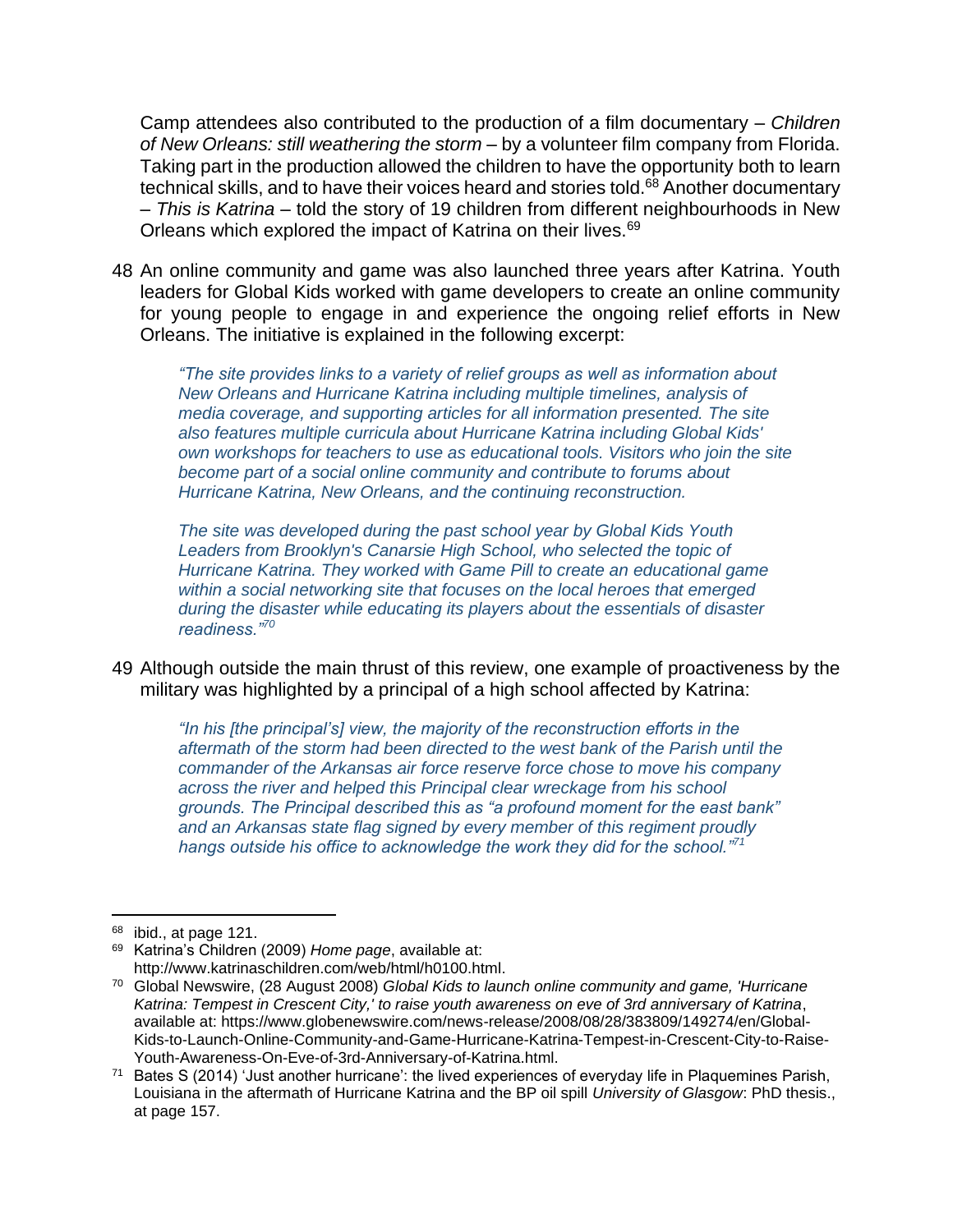#### *Government role*

- <span id="page-17-1"></span>50 No government-initiated CE initiatives after Katrina were identified by this review. In 2011, FEMA – which faced strong criticism of its handling of the disaster<sup>72</sup> – published a document on a 'Whole community approach to emergency management'.<sup>73</sup> The document makes no reference to Katrina.
- <span id="page-17-2"></span>51 However, in 2006, special report of the Committee of Homeland Security made the following recommendations:

*"DHS should develop and implement a comprehensive strategy to develop a culture of preparedness in America. DHS should coordinate with state and local officials to ensure that emergency plans are community-based and include outreach and education to the public, through community and faith-based organizations and other institutions to promote individual preparedness based on the risks in their communities. This information should be widely distributed in languages appropriate to the relevant constituencies."<sup>74</sup>*

*"… states should establish neighborhood pre- and post-disaster information centers at schools, shopping centers, places of worship, and other community institutions, to provide information on evacuations and the location of disaster assistance sites."<sup>75</sup>*

#### <span id="page-17-0"></span>**What benefits have been identified from post-Katrina community initiatives?**

52 Several assessments have been undertaken of the effectiveness of post-Katrina community initiatives. This section focuses on what 'went well'.

#### *Heightened community cohesion*

53 Heightened cohesion among the communities that took part in engagement initiatives after Katrina has been observed in several papers. This includes the return or growth of community organisations after Katrina: for example, in the Holy Cross area of New

<sup>72</sup> See, for example, The Conversation (13 September 2017) *5 things that have changed about FEMA since Katrina - and 5 that haven't*, available at: https://theconversation.com/5-things-that-havechanged-about-fema-since-katrina-and-5-that-havent-83205; and the extensive special report of the Committee on Homeland Security and Governmental Affairs (2006) *Hurricane Katrina: a nation still unprepared*, available at: https://www.govinfo.gov/content/pkg/CRPT-109srpt322/pdf/CRPT-109srpt322.pdf.

<sup>73</sup> FEMA (2011) *A whole community approach to emergency management: principles, themes, and pathways for action*, available at: https://www.fema.gov/media-library-data/20130726-1813-25045- 0649/whole\_community\_dec2011\_2\_.pdf.

<sup>74</sup> Committee on Homeland Security and Governmental Affairs (2006) *Hurricane Katrina: a nation still unprepared*, available at: https://www.govinfo.gov/content/pkg/CRPT-109srpt322/pdf/CRPT-109srpt322.pdf, at page 626.

<sup>75</sup> ibid., at page 629.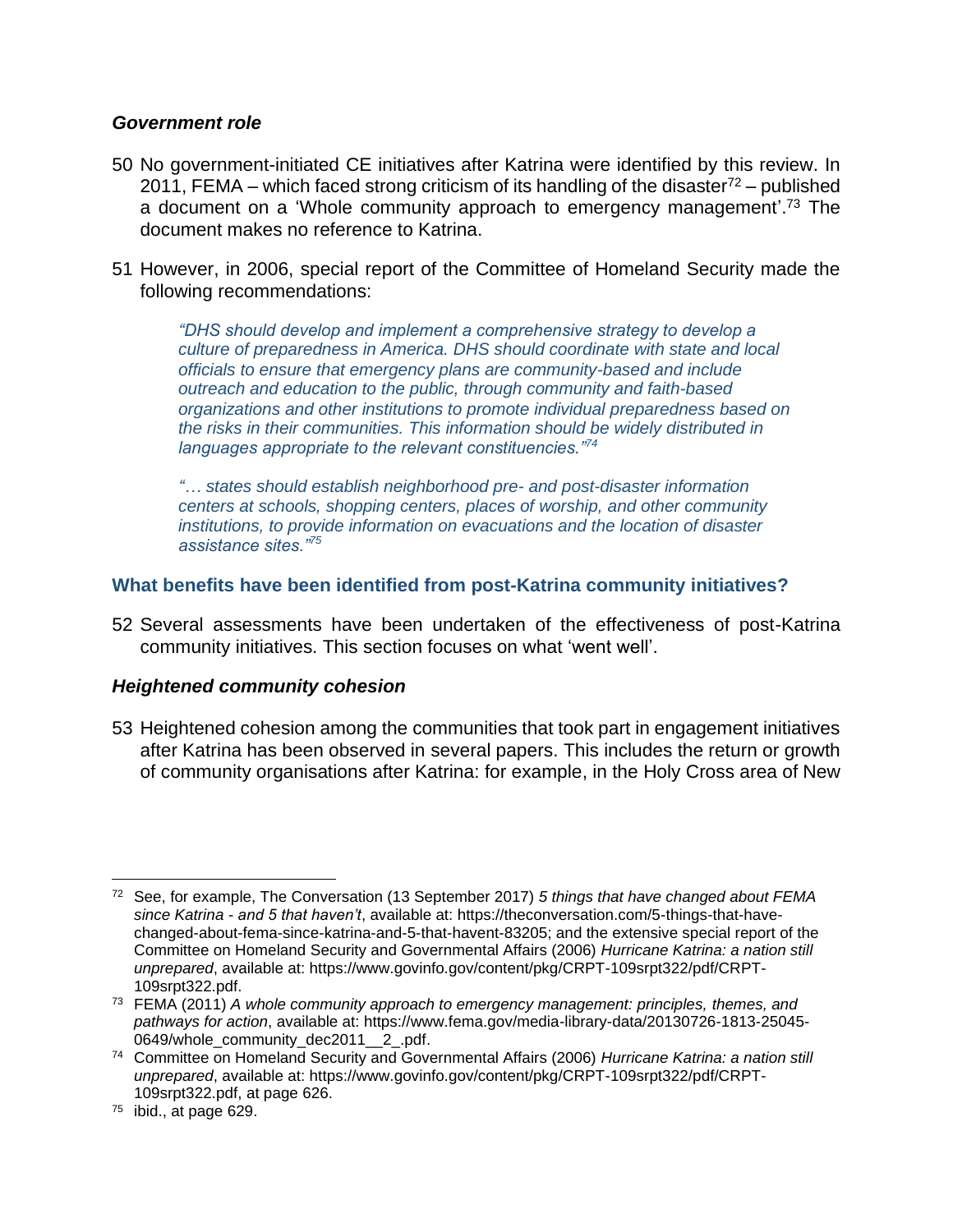Orleans, and in the city's Vietnamese community, social networks have been observed to contribute to overcoming the storm's disruptions.<sup>76</sup>

54 Solidarity between different groups has also been noted:

*"Because of a pervasive sense that "we are all in this together," faculty and community groups worked more closely than ever before, sharing resources, asking for help, filling in where there were urgent needs, and providing mutual support. This led to a broad exploration of needs, including research needs."<sup>77</sup>*

*"Before the storm, I was living my daily life. The storm changed me… All I think about when I go to work is, "Let me hurry up and get these eight hours over with so I can do my community work". So when I leave my job, I put in another eight hours sometimes."<sup>78</sup>*

55 Generally 'feeling involved' has also been noted as a key contributor to 'healing' after the disaster. One report notes that engagement efforts after Katrina "gave some affected residents an inclusive and healing experience after a wrenching and distressing event."<sup>79</sup> Carol Bebelle, Director of the Ashé Cultural Arts Center commented that a new sense of 'we-ness' emerged in New Orleans following Katrina.<sup>80</sup> A further paper makes a similar point:

*"community leaders remained in New Orleans during the storm and subsequent flood, tending to community members in need. As soon as they were able, community leaders drove around the region with digital cameras and laptop computers, taking pictures of community members and showing them to separated loved ones, assuring them that they were safe".<sup>81</sup>*

56 Related to these observations on community cohesion after Katrina, local community ties and the accompanying narratives of recovery strongly predicted levels of community recovery.<sup>82</sup>

<sup>76</sup> Community and Regional Resilience Initiative (2008) *Community resilience: lessons from New Orleans and Hurricane Katrina*, available at:

http://www.emergencyvolunteering.com.au/docs/CR\_Lessons\_Hurricane\_Katrina.pdf.

<sup>77</sup> Journal of Community Engagement and Scholarship (19 June 2012) *Research after natural disasters: recommendations and lessons learned*, available at: http://jces.ua.edu/research-after-naturaldisasters-recommendations-and-lessons-learned/.

 $78$  Weil F (2011) Rise of community organizations, citizen engagement, and new institutions, in *Resilience and opportunity: lessons from the US Gulf Coast after Katrina and Rita*, Liu A, Anglin R, Mizelle R, and Plyer A (Editors) (Washington DC: Brookings Institution Press), at page 210.

<sup>79</sup> McKinsey & Co (2015) *Improving disaster recovery: lessons learned in the United States*, available at: https://www.mckinsey.com/~/media/mckinsey/business%20functions/risk/our%20insights/improving%2 0disaster%20recovery/improving\_disaster\_recovery\_280615\_final.ashx, at page 20.

<sup>80</sup> Michna C (2013) Performance and cross-racial storytelling in post-Katrina New Orleans: interviews with John O'Neal, Carol Bebelle, and Nicholas Slie *TDR/The Drama Review* **57(1)**: 48-69.

<sup>81</sup> Patterson O, Weil F, and Patel K (2010) The role of community in disaster response: conceptual models *Population Research and Policy Review* **29(2)**: 127-41.

<sup>82</sup> Chamlee-Wright E (2010) The cultural and political economy of recovery: social learning in a post*disaster environment* (New York: Routledge).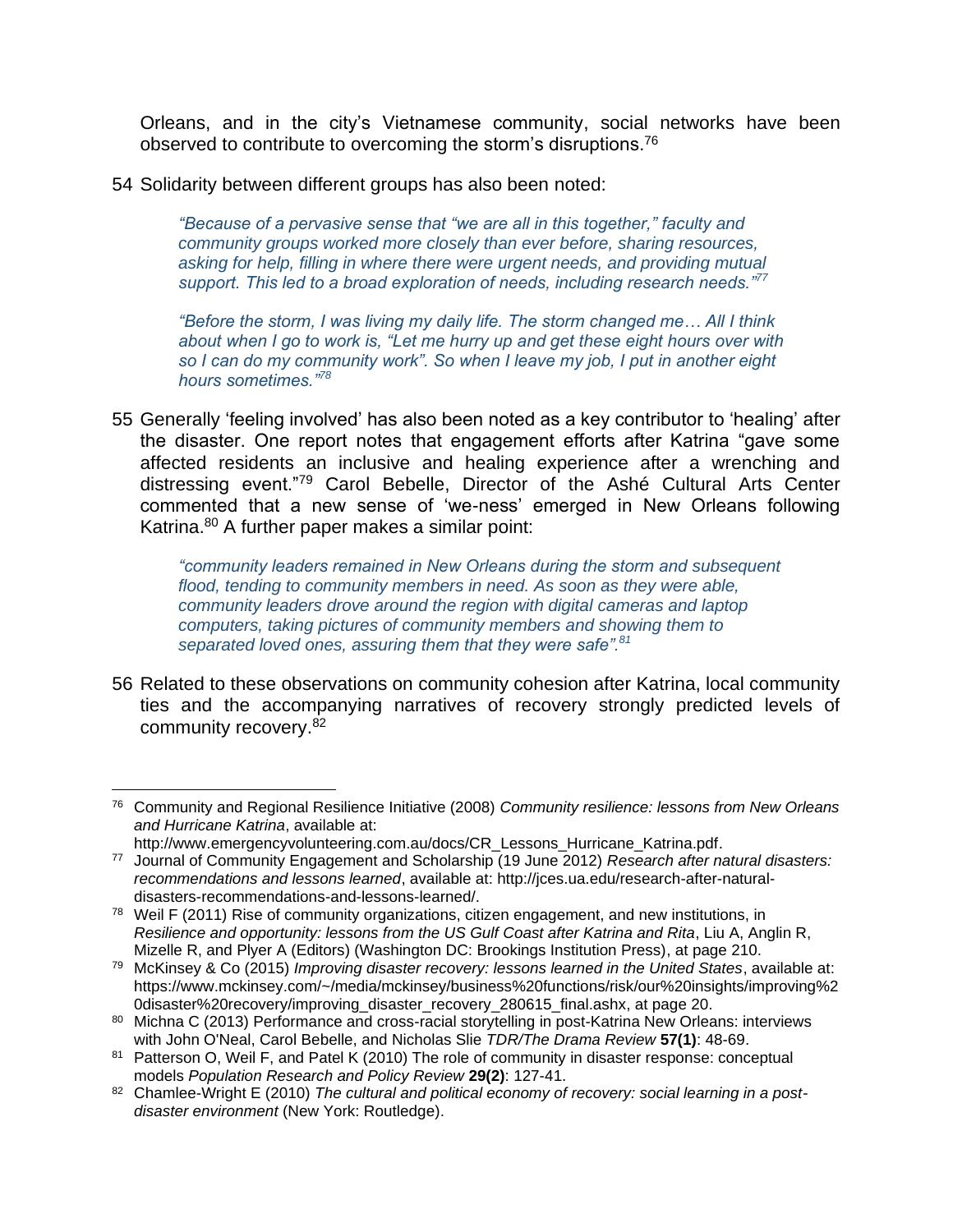#### *Contributions to community agency*

- 57 Contributing to communities' sense of agency after the disaster has been highlighted several times as a key positive outcome to engagement efforts.
- 58 Harvard's collaboration with Broadmoor (see paragraph **[34](#page-12-0)**) ended in 2011, but Harvard's Belfer Center notes that the scheme "provided an opportunity for New Orleans' neighbourhood leaders to build on their leadership skills through intensive Kennedy School courses."<sup>83</sup> Belfer's work in Broadmoor also contributed to the development of a best practice model in disaster recovery that was subsequently used in assisting the recovery of three Chilean communities nearly destroyed by an earthquake and tsunami in 2010.<sup>84</sup>
- 59 Agency was also demonstrated in the face of failures by authorities to engage. For example, the Broadmoor district of the city developed recovery plans that were "widely acknowledged to have been well constructed with widespread citizen participation", but which nevertheless city hall indicated it was unlikely to accept. In response, Broadmoor's community leaders organised a demonstration. An analysis of this demonstration suggests that "their protest as not intended to demand benefits but rather to assert the community's autonomy, keep Broadmoor's citizens engaged, and insist that government partner with the community rather than command it."<sup>85</sup>
- 60 A similar account of community activism comes from the actions of the members of New Orleans' Vietnamese community.

*"As soon as the water had been drained from their neighborhood, the Vietnamese community returned and began rebuilding. They warehoused building materials in the church, worked together to repair damaged houses, one by one, starting from the roofs down, and cooked and ate as a community. At first, the city and utility companies declined to reconnect water and electric service, but Church leaders collected hundreds of signatures to prove that community members were back in residence, and successfully pressed for reestablishment of services. Within about a half-year, the community had repaired and re-occupied much of its damaged housing, and resumed long-term planning, which was already underway prior to the storm, for a retirement center, a community garden and a farmers' market, pausing along the way to successfully block a landfill uncomfortably near their neighborhood."<sup>86</sup>*

<sup>83</sup> Belfer Center for Science and International Affairs (2016) *Broadmoor Project, New Orleans: looking back and ahead*, available at: https://www.belfercenter.org/publication/broadmoor-project-new-orleanslooking-back-and-ahead.

<sup>84</sup> Belfer Center for Science and International Affairs (2013) *Genesis of recupera Chile*, available at: https://www.belfercenter.org/publication/genesis-recupera-chile.

<sup>85</sup> Weil F (2011) Rise of community organizations, citizen engagement, and new institutions, in *Resilience and opportunity: lessons from the US Gulf Coast after Katrina and Rita*, Liu A, Anglin R, Mizelle R, and Plyer A (Editors) (Washington DC: Brookings Institution Press), at page 214.

<sup>86</sup> Patterson O, Weil F, and Patel K (2010) The role of community in disaster response: conceptual models *Population Research and Policy Review* **29(2)**: 127-41.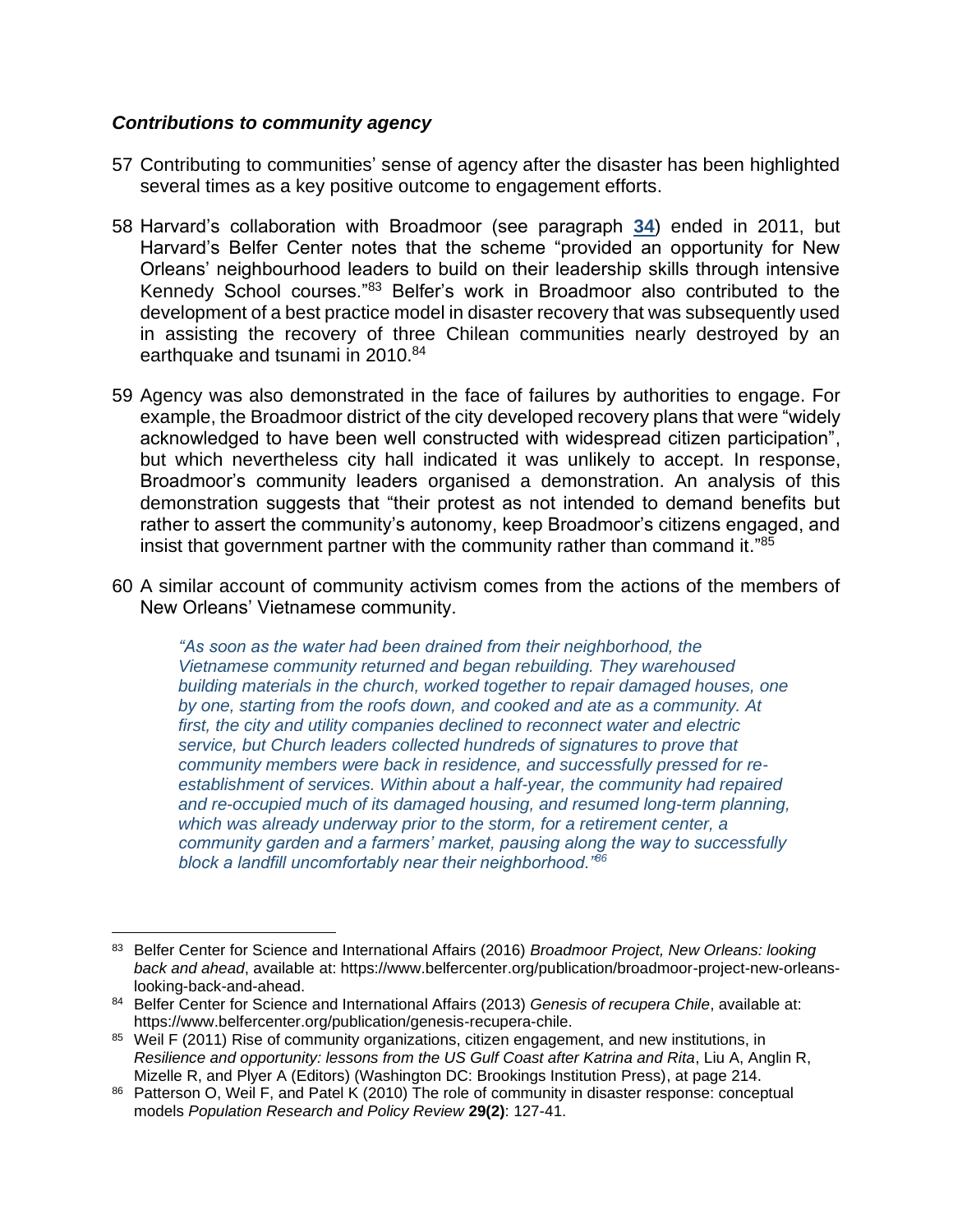61 Engaging communities in accessible ways has also been highlighted as a key contributor to their agency: for example, the Ohio State project in Mississippi (see paragraph **[34](#page-12-1)**) avoided using planning terms and expressions and instead used community members' own words in order to build trust.<sup>87</sup>

# *Contributions to young people's agency*

- 62 Themes around heightened agency were also observed as an outcome for initiatives that engaged CYP after Katrina. One of the facilitators of the Renaissance Village art project (see paragraph **[41](#page-14-0)**) notes, for example, that CYP who took part are "now able to just move on in life and some say even doing better than they would have done if the experiences of Katrina had not come their way".<sup>88</sup> College students who volunteered for Gulfsouth Youth Action camps (see paragraph **[46](#page-15-0)**), "like the youth [they worked with, they]… felt a greater sense of self-confidence at the end of the program. They became more self-assured as they worked effectively with youth and peers. Also their impact on the youth and the program gave them a strong sense of responsibility; they saw themselves as actual agents of change for the young people and the community."<sup>89</sup> Further, "Given that this program operated in such a devastated environment, corps members reported that they had developed a greater ability to 'roll with the punches, and deal with crises'."<sup>90</sup>
- 63 Another CYP-focused initiative based at the Louisiana Children's Museum Play Power – was started "as a place for kids to heal" after Katrina. The museum's engagement manager observes that the scheme "got started in 2006 and it's still going [in 2014] because it provides a safe place for kids to learn about their feelings and about their community and their environment".<sup>91</sup>

# *Capacity-building*

64 There are several examples of how capacity in communities was built as a result of CE-based initiatives. For example, in exit interviews with college students who volunteered at camps set up for CYP affected by Katrina, the students were asked how they would bring the scheme – Gulfsouth Youth Action Corps – 'back' to their communities. They responded positively, "expressing a commitment to tell friends and family about life in post-Katrina New Orleans and to lead awareness campaigns back on their campuses." In addition, "college student counselors also developed personally and professionally. Some indicated that they had developed a greater

<sup>87</sup> Evans-Cowley J, and Zimmerman Gough M (2009) Citizen engagement in post-Hurricane Katrina planning in Harrison County, Misssippi *Cityscape* **10(3)**.

<sup>88</sup> WAFB (27 August 2015) *Katrina victims remember 'Renaissance Village' 10 years later*, available at: https://www.wafb.com/story/29895832/katrina-victims-remember-renaissance-village-10-years-later/.

<sup>89</sup> Webster K, and Simons-Jones D (2009) The Gulfsouth Youth Action Corps, in *Civic engagement in the wake of Katrina*, Koritz A, and Sanchez G (Editors) (Ann Arbor, Michigan: University of Michigan Press), at page 128.

 $90$  ibid., at page 125.

<sup>91</sup> Greater New Orleans Foundation, (2014) *Louisiana Children's Museum helps kids develop emotional literacy through 'play power' program*, available at: http://www.gnof.org/louisiana-childrens-museumhelps-kids-develop-emotional-literacy-through-play-power-program/.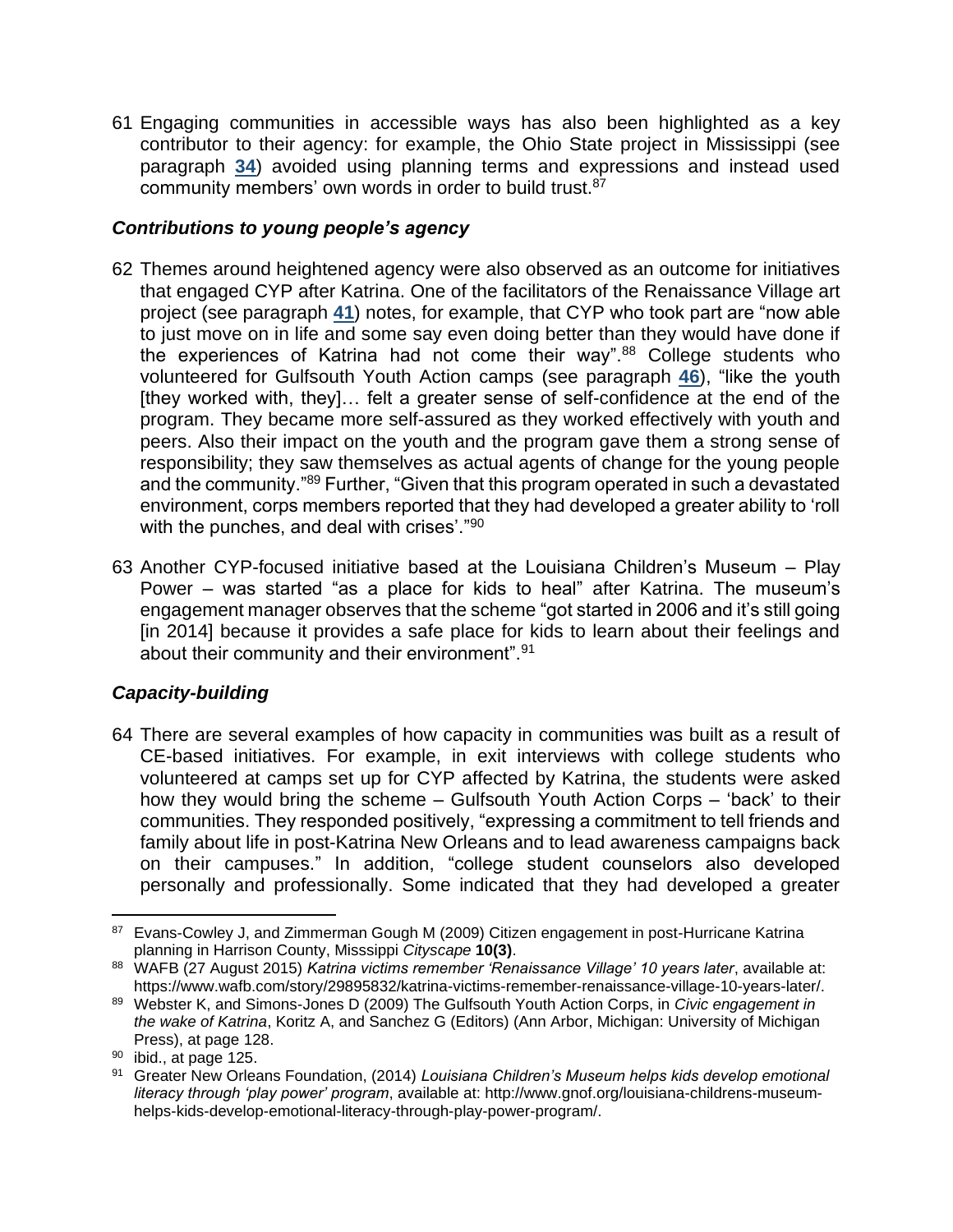understanding of youth, the challenges they face, and the ways in which they deal with those challenges."<sup>92</sup>

- 65 The Council which oversaw REACH NOLA Mental Health Infrastructure and Training (MHIT) Project – "a peer-reviewed account of disaster recovery model specifically focused on developing mental health services and building capacity for agencies and providers within a disparities-focused, community-academic participatory partnership framework"<sup>93</sup> ensured that specific arrangements were in place to support community and academic partners equally with regards to funding and decision-making. It has been noted that "this helped to build capacity as did the experience gained by community and academic partners from contributing to all program phases from inception, relating to funders, implementation, assessment and dissemination of products or results."<sup>94</sup>
- 66 Capacity building was also observed as part of an assessment of community resilience where 90 first responders were invited to discuss how their teams engaged in resilience activities in affected communities. Results of the assessment indicated that "providing valuable environmental clean-up skills represents a sustainable approach to helping those in underserved and disadvantaged communities."<sup>95</sup> It has also been noted that another scheme – the Louisiana Speaks and the United New Orleans Plan – "surfaced hundreds of community-driven concepts about flood resilience and economic recovery, a richness and abundance of ideas that could never have been generated by a central government source."<sup>96</sup>

#### <span id="page-21-0"></span>**What problems arose in post-Katrina community engagement efforts?**

67 This section summarises the kinds of problems that arose as a result of post-Katrina engagement efforts, alongside some of the ways that they were tackled.

<sup>92</sup> Webster K, and Simons-Jones D (2009) The Gulfsouth Youth Action Corps, in *Civic engagement in the wake of Katrina*, Koritz A, and Sanchez G (Editors) (Ann Arbor, Michigan: University of Michigan Press), at page 125.

<sup>93</sup> Springgate BF, Wennerstrom A, Meyers D *et al.* (2011) Building community resilience through mental health infrastructure and training in post-Katrina New Orleans *Ethnicity & Disease* **21 (3 Supplement 1)**: S1-29.

<sup>94</sup> Wells KB, Springgate BF, Lizaola E *et al.* (2013) Community engagement in disaster preparedness and recovery: a tale of two cities--Los Angeles and New Orleans *The Psychiatric clinics of North America* **36(3)**: 451-66.

<sup>95</sup> Wyche K, Pfefferbaum R, Pfefferbaum B *et al.* (2011) Exploring community resilience in workforce communities of first responders serving Katrina survivors *American Journal of Orthopsychiatry* **81(1)**: 18-30.

<sup>96</sup> McKinsey & Co (2015) *Improving disaster recovery: lessons learned in the United States*, available at: https://www.mckinsey.com/~/media/mckinsey/business%20functions/risk/our%20insights/improving%2 0disaster%20recovery/improving\_disaster\_recovery\_280615\_final.ashx, at page 20.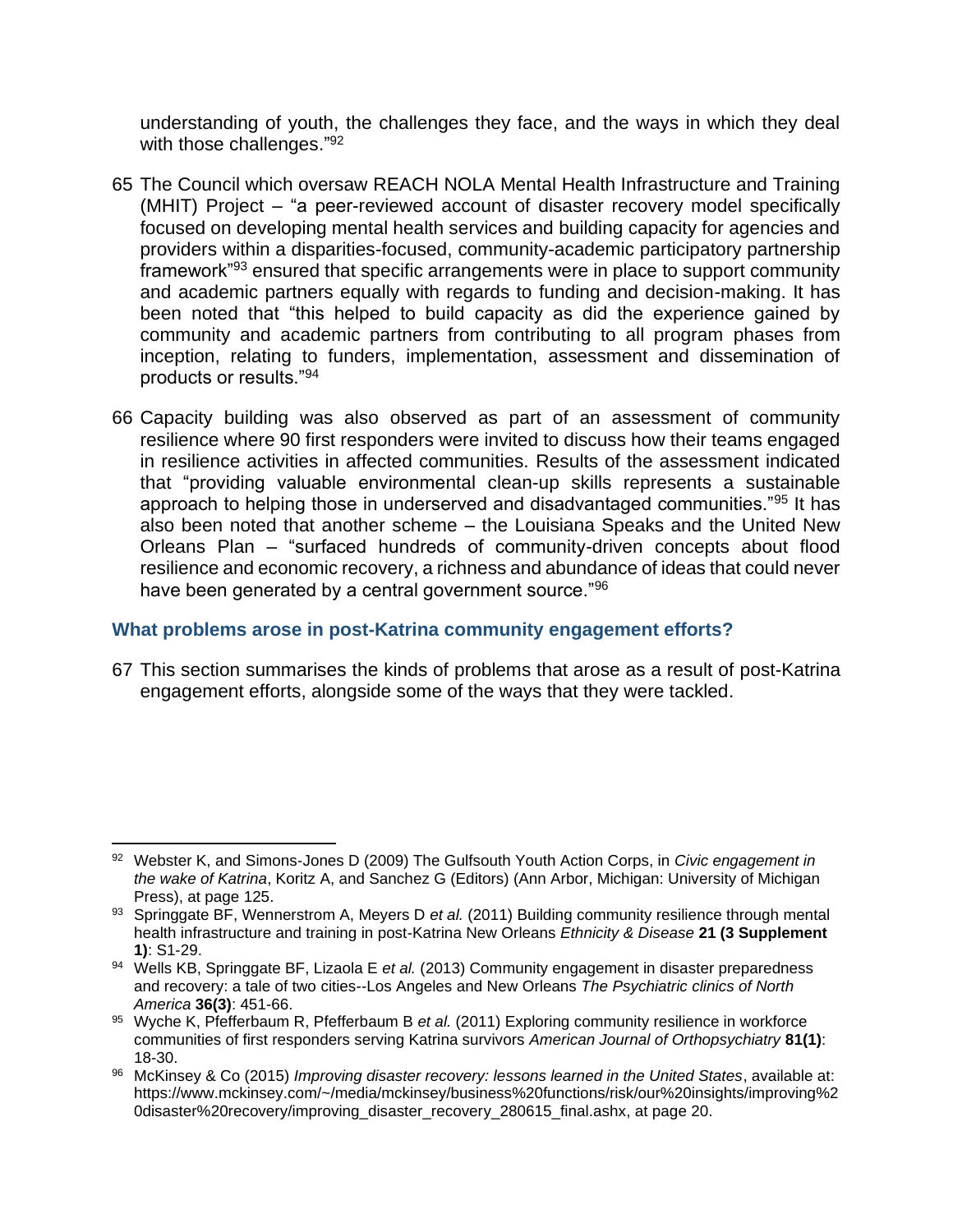#### *Miscommunications and misunderstandings*

68 Some assessments of CE initiatives and programmes report miscommunications and misunderstandings between parties. One instance of this issue is noted in a summary of how planning proceeded to 'rebuild' New Orleans:

*"Although decisions were being made, residents were unclear about who the decisionmakers were. In addition, with the absence of adequate communication, many residents were unconvinced that the decisionmakers' priorities supported their own […] at times, engaged residents felt as if they were working against the city."<sup>97</sup>*

69 The consequences of a misunderstanding that "developed among the communities of New Orleans that if they came up with a unified plan, the federal government would make available whatever amount of recovery funds the plan called for" have also been highlighted. The resulting plan – the Unified New Orleans Plan – gathered community support for around \$14bn of recovery and infrastructure projects but were only met with an offer \$117m from federal funds and the State of Louisiana. It has been noted that "the resulting outrage further alienated the New Orleans public from both the State of Louisiana and the federal government."<sup>98</sup>

## *Logistical problems*

70 Other challenges facing those seeking to engage communities included logistical problems For example, the team running the Ohio State project (see paragraph **[34](#page-12-1)**) was faced with a challenge of contacting community members who had been displaced by Katrina, but found that "the Post Office was not delivering mail to individual addresses. Instead, recipients had to go to a central post office outside of their community to get their mail. Those living outside the community were often moving from place to place, and they were not necessarily having their mail forwarded. Phones were of limited use because some people were still living in tents." The project team used various outreach methods, including contacting local churches and businesses, and using word of mouth.<sup>99</sup>

#### *Heightened emotion and mental distress*

<span id="page-22-0"></span>71 The community forum described at paragraph [13](#page-6-0) led to residents reporting that they struggled "to set priorities and follow through with tasks necessary for rebuilding, and they frequently had outbursts of anger and crying." This led to leaders of the Holy Cross Neighborhood Association realising that residents "could not reconstruct the

<sup>97</sup> Nelson M, Ehrenfeucht R, and Laska S (2007) Planning, plans, and people: professional expertise, local knowledge, and governmental action in post-hurricane Katrina New Orleans *Cityscape* **9(3)**: 23- 52, at page 41.

<sup>98</sup> McKinsey & Co (2015) *Improving disaster recovery: lessons learned in the United States*, available at: https://www.mckinsey.com/~/media/mckinsey/business%20functions/risk/our%20insights/improving%2 0disaster%20recovery/improving\_disaster\_recovery\_280615\_final.ashx, at page 19.

<sup>99</sup> Evans-Cowley J, and Zimmerman Gough M (2009) Citizen engagement in post-Hurricane Katrina planning in Harrison County, Misssippi *Cityscape* **10(3)**.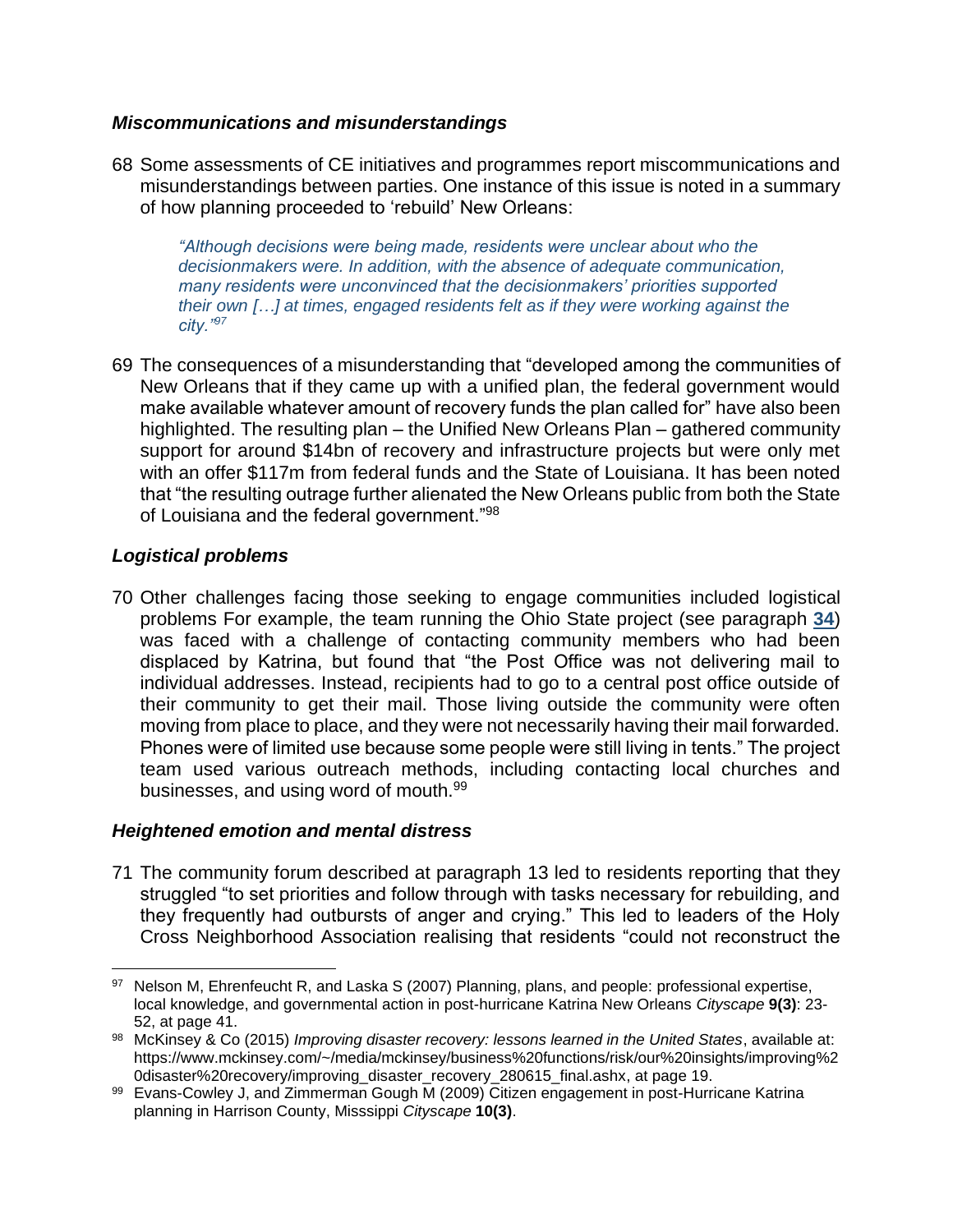community without first addressing their primary recovery concern – mental health."<sup>100</sup> The convenor of the neighbourhood association subsequently worked on Resilience and Recovery in New Orleans (REACH NOLA) "to engage in collective action to address unmet community health needs, particularly in the area of emotional recovery."<sup>101</sup>

72 Related to emotional reactions to Katrina, two developers of theatrical productions (see paragraph **[33](#page-12-2)**) encountered very different responses to their requests to talk to people about the disaster in order to inform their plays.

*"When we first arrived at the hotel in the heart of the French Quarter, the woman at the front desk shunned our overtures: "No one here wants to talk about it," she told us, "We are tired of talking about Katrina. We just want to move on." Thus, on our first day in New Orleans we were already asking ourselves if we had made a mistake and whether or not it was right to ask people to recount the tragic events of August 2005. "Are you kidding? I felt like screaming it from the rooftops!" a woman we met later that night exclaimed."<sup>102</sup>*

- 73 The tension between those who wanted to tell their stories of Katrina, and those who did not, led to the title of the play that emerged from the producers' work: *Katrina: The K Word*. This, the producers suggest, indicates something taboo; "something one can't easily discuss in public discourse. And yet, why? Because Americans had grown tired of it? Because it was too painful, too raw for New Orleanians to discuss? Because Katrina exposed the abandonment of a city in which 28 percent of the population lived below the poverty line – of whom 77 percent were African Americans? $103$
- 74 Sensitivities that arose when undertaking CE have also been noted in an account of how CYP were engaged in a dialogue at camps set up after Katrina:

*"Almost half complained that there was too much talk about Katrina and it was an uncomfortable subject for them. Some said it upset them. One young man said it was "too sad to talk about it" because his grandmother and cousin had died. He added, "I don't want to talk about it. I want to move on."<sup>104</sup>*

75 A more general comment on antipathy towards research post-disaster is also pertinent to the issues around distress after disasters occur:

*"disaster research, relatively few people living in disaster impacted communities want to spend time being counted so that lessons can be learned and applied to* 

<sup>100</sup> Meyers D, Allien CE, Dunn D *et al.* (2011) Community perspectives on post-Katrina mental health recovery in New Orleans *Ethnicity & Disease* **21 (3, supplement 1)**: S1-57.

 $101$  ibid.

<sup>&</sup>lt;sup>102</sup> Brenner L (2010) Storming the nation: post-Katrina New Orleans, documentary theatre, and civic responsibility *Transformations: The Journal of Inclusive Scholarship and Pedagogy* **20(2)**: 15-38, at page 18.

 $103$  ibid.

<sup>104</sup> Webster K, and Simons-Jones D (2009) The Gulfsouth Youth Action Corps, in *Civic engagement in the wake of Katrina*, Koritz A, and Sanchez G (Editors) (Ann Arbor, Michigan: University of Michigan Press), at page 123.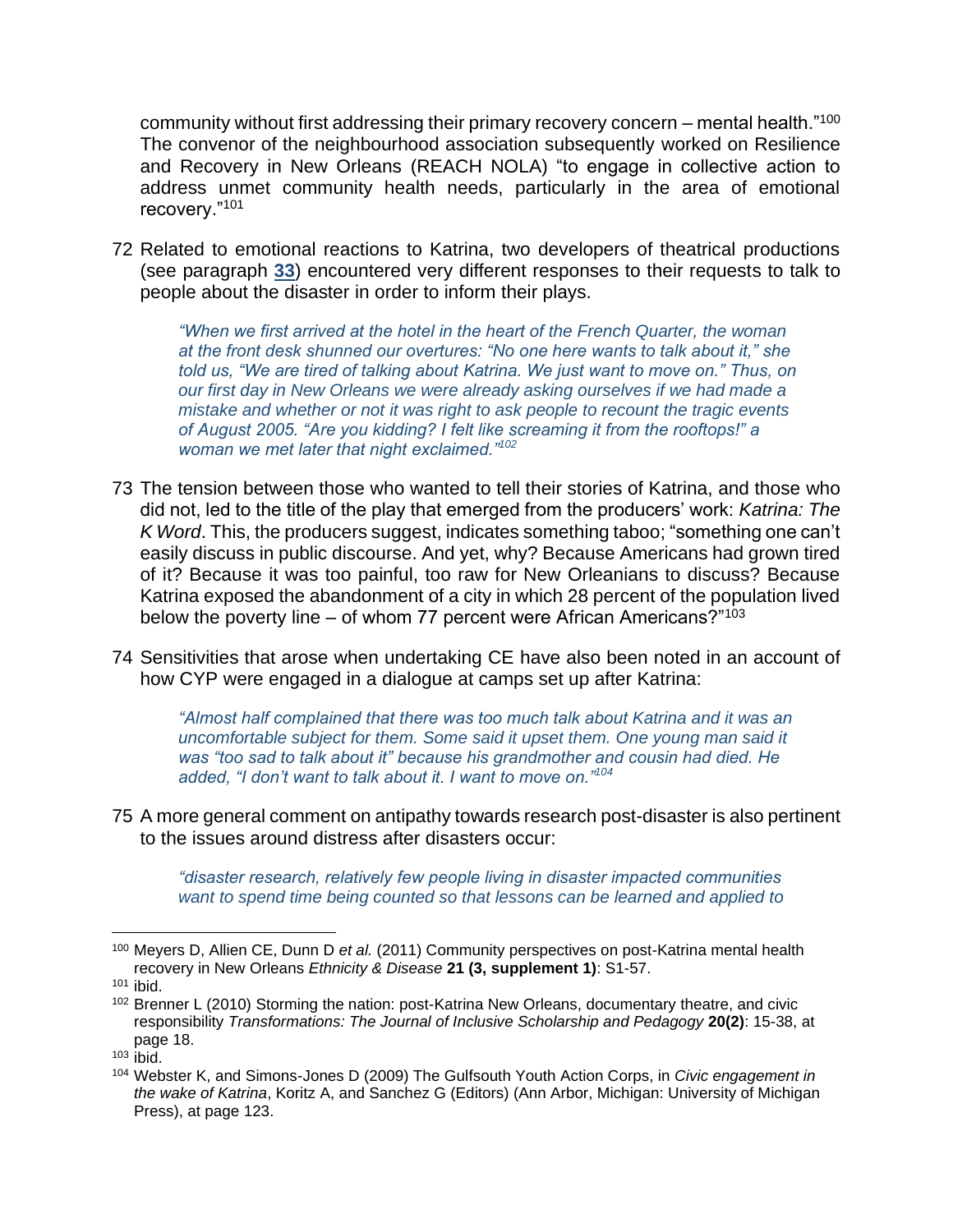*inform future circumstances. There are substantial efforts to engage post-disaster communities in research, but not all have been successful in recruiting participants. Additionally, different communities will prioritize hazards differently and agencies must be responsive to this dynamic. We have learned in the CPIC study and in MHIT that partnered approaches can help overcome these issues, but in the context of programs that built real-time capacity for addressing needs through trainings at scale and with substantial investment of resources in community partners through a co-led enterprise; this requires additional effort and expertise that are uncommon to date."<sup>105</sup>*

#### *Time limitations, and the temporariness of engagement programmes*

- 76 Instances of the temporariness of engagement programmes have also been flagged as an issue in the literature. For example, America Speaks was given a grant of \$500,000 to hold three large public input sessions so that community members could contribute to an initiative that planned recovery work on affected areas. The initiative included well-known planning firms from across the US, as well as local planners. However, after the plan was completed, the majority of these planning groups left New Orleans to 'move onto new endeavours'.<sup>106</sup> Addressing how communities might respond to issues of temporariness, another author notes: "communities must find ways to extend participation beyond the euphoric early period of recovery into the period in which more mundane, less popular, and often technical tasks must be accomplished if progress is to continue."<sup>107</sup>
- 77 Temporary programmes may be particularly susceptible to time constraints. It has been noted, for example, that neighbourhood planning after Katrina – and the breadth of work that needed to be undertaken to rebuild affected areas – meant that "timeintensive, small-scale community engagement proved impossible for a project with significant time constraints and tremendous scope." However, despite this, "citizens continued to participate in unprecedented numbers. This participation was rooted in the ideas of neighbourhood power that formed in the months immediately following Katrina."<sup>108</sup>

<sup>105</sup> Wells KB, Springgate BF, Lizaola E *et al.* (2013) Community engagement in disaster preparedness and recovery: a tale of two cities--Los Angeles and New Orleans *The Psychiatric clinics of North America* **36(3)**: 451-66.

<sup>106</sup> Evans P, and Lewis S (2009) A reciprocity of tears: community engagement after a disaster, in *Civic engagement in the wake of Katrina*, Koritz A, and Sanchez G (Editors) (Ann Arbor, Michigan: University of Michigan Press).

 $107$  Weil F (2011) Rise of community organizations, citizen engagement, and new institutions, in *Resilience and opportunity: lessons from the US Gulf Coast after Katrina and Rita*, Liu A, Anglin R, Mizelle R, and Plyer A (Editors) (Washington DC: Brookings Institution Press), at page 215.

<sup>108</sup> Evans P, and Lewis S (2009) A reciprocity of tears: community engagement after a disaster, in *Civic engagement in the wake of Katrina*, Koritz A, and Sanchez G (Editors) (Ann Arbor, Michigan: University of Michigan Press).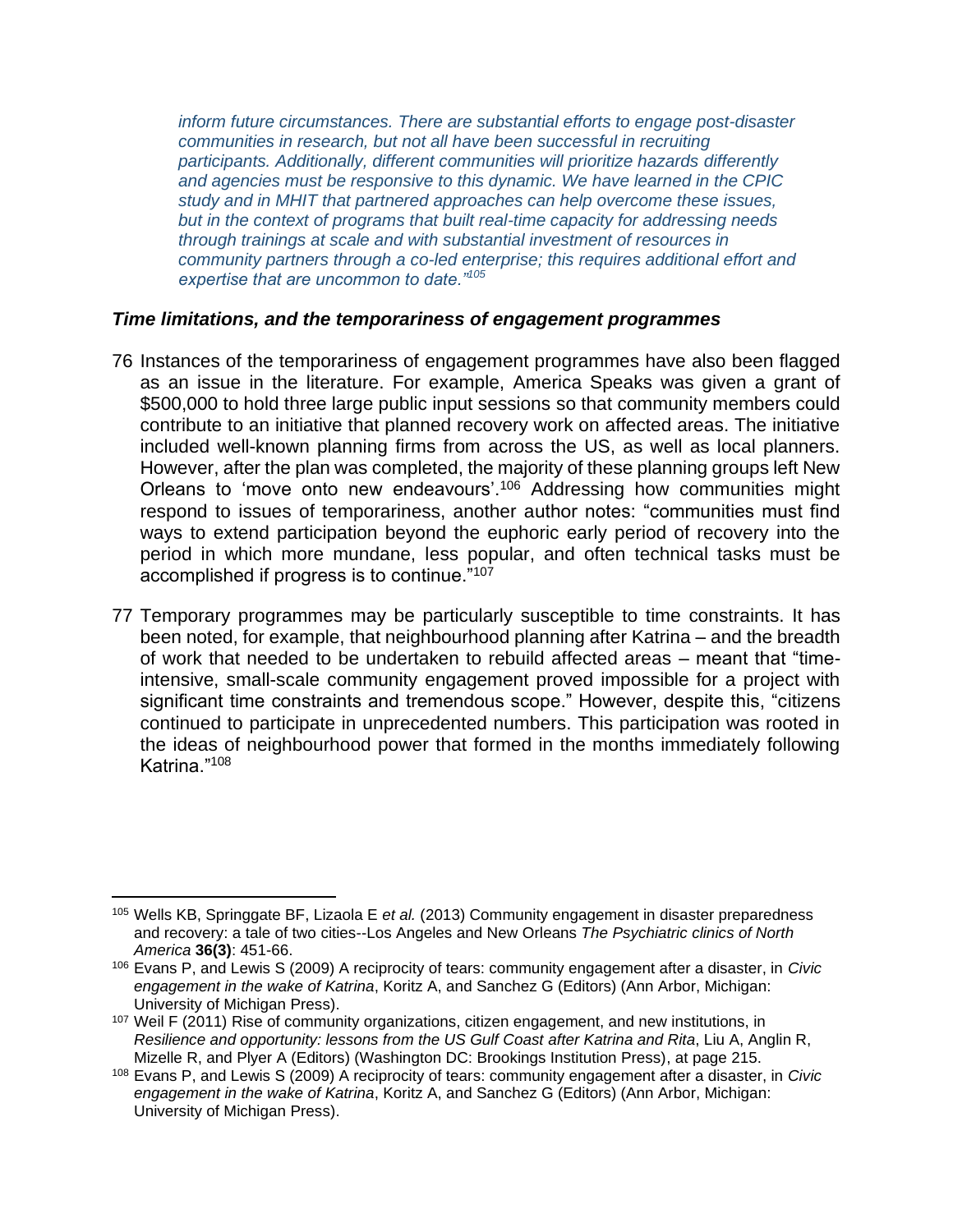#### *Trust issues*

78 One paper highlights that trust between people affected by Katrina and those from 'the north' was an issue that had to be overcome in engaging communities effectively:

*"One of the first priorities during the engagement process was to gain the community's trust. As planners from out of state and 'up north,' we had the responsibility to overcome this barrier as early as possible to establish a credible citizen engagement process... At the Saucier [Town Hall meeting], the first citizen who arrived immediately got on his cell phone and started calling everyone he knew, telling them to get down here because there were folks from up north here and that could only be bad news."<sup>109</sup>*

79 A different approach to trust is highlighted by another article, however:

*"To the extent that engagement can be participatory, it should be, but engagement itself cannot replace the fulfilment of substantive objectives, and decisionmaking must continue in the face of opposition. Trust among people and entities is one of the most important factors in communities' resiliency. If a government is to gain and maintain its citizens' trust, it also must act effectively and, in the process, sometimes make difficult and unpopular decisions."<sup>110</sup>*

#### *Lack of meaningful engagement*

- 80 The lack of *meaningful* engagement or even consulting or asking community members what they want or need – is observed in several papers. For example, one paper highlights a high-budget theatrical production that took place in New Orleans after Katrina by companies and producers from outside the area who "came in and then left… acting like [this production] is the best thing for the community ever, you're really giving lip service to community engagement because there's two things that you never did: you never asked the question, what do you guys – the people who live down here – want to do?" $111$
- 81 Addressing commission members who were leading on decision-making for what would befall certain areas of the city, and the houses that remained, one community member asked: "How many people from my back yard are up there?"<sup>112</sup>

<sup>&</sup>lt;sup>109</sup> Evans-Cowley J, and Zimmerman Gough M (2009) Citizen engagement in post-Hurricane Katrina planning in Harrison County, Misssippi *Cityscape* **10(3)**.

<sup>110</sup> Nelson M, Ehrenfeucht R, and Laska S (2007) Planning, plans, and people: professional expertise, local knowledge, and governmental action in post-hurricane Katrina New Orleans *Cityscape* **9(3)**: 23- 52, at page 47.

<sup>111</sup> Michna C (2013) Performance and cross-racial storytelling in post-Katrina New Orleans: interviews with John O'Neal, Carol Bebelle, and Nicholas Slie *TDR/The Drama Review* **57(1)**: 48-69, at page 63.

<sup>112</sup> World Socialist Web (14 Jauary 2006) *City residents denounce 'Bring New Orleans Back' rebuilding plan*, available at: https://www.wsws.org/en/articles/2006/01/newo-j14.html.